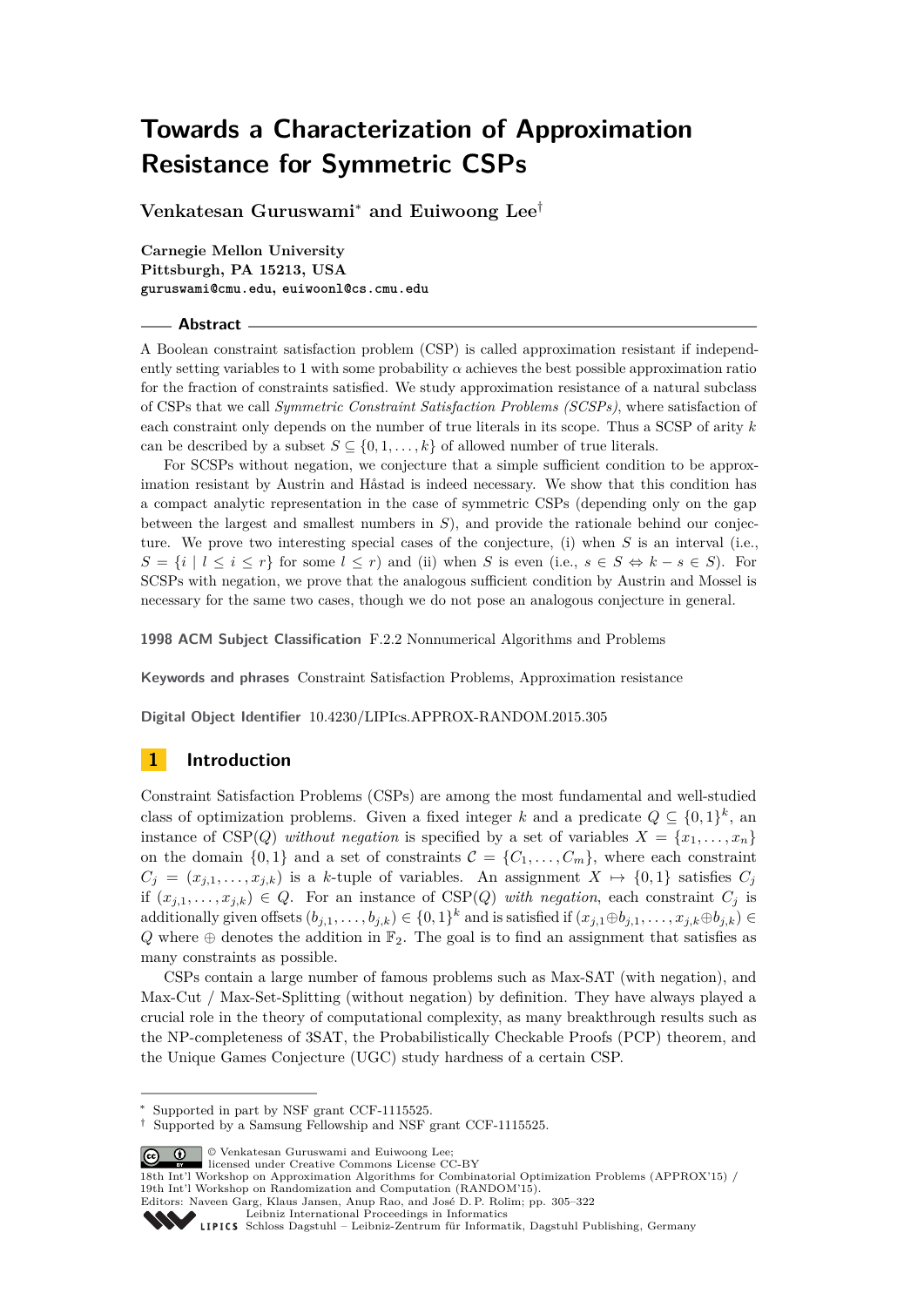Based on these works, recent works on approximability of CSPs focus on characterizing every CSP according to its approximation resistance. We define *random assignments* to be the class of algorithms that assign  $x_i \leftarrow 1$  with probability  $\alpha$  independently. A CSP is called *approximation resistant*, if for any  $\epsilon > 0$ , it is NP-hard to have a  $(\rho^* + \epsilon)$ -approximation algorithm, where  $\rho^*$  is the approximation ratio achieved by the best random assignment. Even assuming the UGC, the complete characterzation of approximation resistance has not been found, and previous works either change the notion of approximation resistance or study a subclass of CSPs to find a characterization, and more general results tend to suggest more complex characterizations.

This work considers a natural subclass of CSPs where a predicate *Q* is *symmetric* – for any permutation  $\pi : [k] \mapsto [k], (x_1, \ldots, x_k) \in Q$  if and only if  $(x_{\pi(1)}, \ldots, x_{\pi(k)}) \in Q$ . Equivalently, for every such *Q*, there exists  $S \subseteq [k] \cup \{0\}$  such that  $(x_1, \ldots, x_k) \in Q$  if and only if  $(x_1 + \cdots + x_k) \in S$ . Let  $SCSP(S)$  denote such a symmetric CSP. While this is a significant restriction, it is a natural one that still captures the following fundamental problems, such as Max-SAT, Max-Not-All-Equal-SAT, *t*-out-of-*k*-SAT (with negation), and Max-Cut, Max-Set-Splitting, Discrepancy minimization (without negation). Except the work of Austrin and Håstad [\[2\]](#page-14-0), many works on this line focused CSPs with negation, while we feel that the aforementioned problems without negation have a very natural interpretation as (hyper)graph coloring and are worth studying.

There is a simple sufficient condition to be approximation resistant due to Austrin and Mossel [\[4\]](#page-14-1) with negation, and due to Austrin and Håstad [\[2\]](#page-14-0) without negation. For SCSPs, we show that these simple sufficient conditions can be further simplfied and understood more intuitively, and suggest that they might also be necessary for and thus precisely characterize approximation resistance. We prove it for two natural special cases (which capture all problems mentioned in the last paragraph) for both SCSPs with / without negation, and provide reasons that we believe this is true at least for SCSPs without negation.

### **1.1 Related Work**

Given the importance of CSPs and the variety of problems that can be formulated as a CSP, it is a natural task to classify all CSPs according to their computational complexity for some well-defined task. For the task of deciding satisfiability (i.e., finding an assignment that satisfies every constraint if there is one), the work of Schaefer [\[14\]](#page-15-0) gave a complete characterization on the Boolean domain in 1978.

However, such a classification seems much harder when we study approximability of CSPs. Since the seminal work of Håstad [\[11\]](#page-14-2), many natural problems have been proven to be approximation resistant. These examples include Max-3SAT / Max-3LIN (with negation) and Max-4-Set-Splitting (without negation), and for Boolean CSPs of arity 3, putting together the hardness results of [\[11\]](#page-14-2) with the algorithmic results of Zwick [\[16\]](#page-15-1), it is known that a CSP is approximation resistant if and only if it is implied by parity. However, characterizing approximation resistance of every CSP for larger arity *k* is a harder task. The Ph.D. thesis of Hast  $[10]$  is devoted to this task for  $k = 4$ , and succeeds to classify 354 out of 400 predicates.

The advent of the Unique Games Conjecture (UGC) [\[12\]](#page-14-4), though it is not as widely believed as  $P \neq NP$ , revived the hope to classify every CSP according to its approximation resistance. For CSPs with negation, the work of Austrin and Mossel [\[4\]](#page-14-1) gave a simple sufficient condition to be approximation resistant, namely the existence of a balanced pairwise independent distribution that is supported on the satisfying assignments of the predicate. The work of Austrin and Håstad [\[2\]](#page-14-0) proved a similar sufficient condition for CSPs without negation, and that if this condition is not met, this predicate (both with /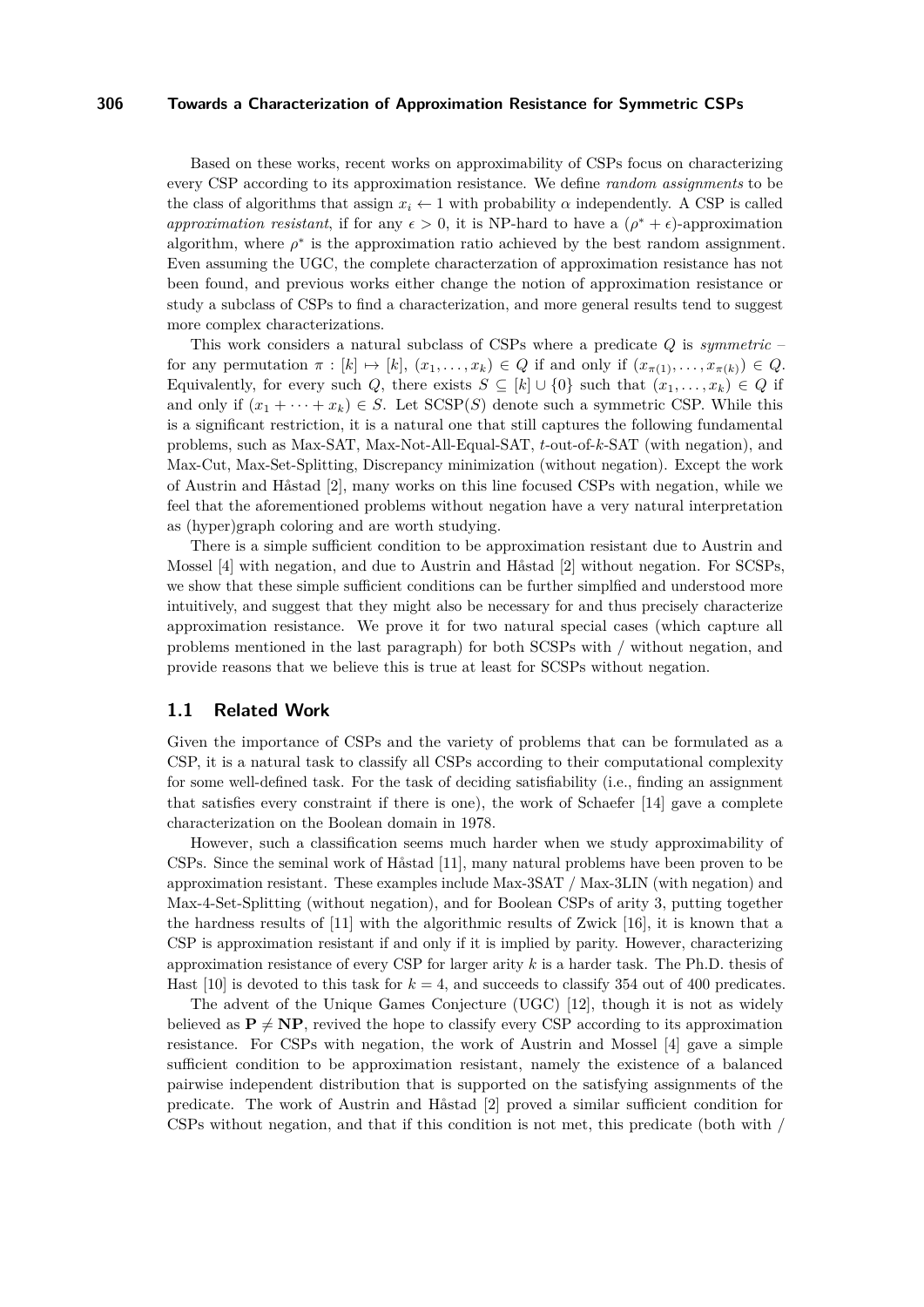without negation) is *useful* for some polynomial optimization – for every such *Q*, there is a *k*-variate polynomial  $p(y_1, \ldots, y_k)$  such that if we are given an instance of CSP(*Q*) that admits a  $(1 - \epsilon)$ -satisfying assignment, the altered problem, where we change each constraint  $C_j$ 's payoff from  $\mathbb{I}[(x_{j,1} \oplus b_{j,1}, \ldots, x_{j,k} \oplus b_{j,k}) \in Q]$  (where  $\mathbb{I}[\cdot]$  is the indicator function) to  $p(x_{j,1} \oplus b_{j,1}, \ldots, x_{j,k} \oplus b_{j,k})$ , admits an approximation algorithm that does better than any random assignment.

Predicates that don't admit a pairwise independent distribution supported on their satisfying assignments can be expressed as the sign of a quadratic polynomial (see [\[2\]](#page-14-0)). This motivates the study of the approximability of such predicates, though it is known that there are approximation resistant predicates that can be expressed as a quadratic threshold function and thus the sufficient condition of Austrin and Mossel [\[4\]](#page-14-1) is not necessary for approximation resistance. Still this motivates the question of understanding which quadratic threshold functions can be approximated non-trivially.

Cheraghchi, Håstad, Isaksson, and Svensson [\[8\]](#page-14-5) studied the simpler case of predicates which are the sign of a linear function with no constant term, obtaining algorithms beating the random assignment threshold of 1*/*2 in some special cases. Austrin, Benabbas, and Magen [\[1\]](#page-14-6) conjecture that every such predicate can be approximated better than a factor 1*/*2 and is therefore not approximation resistant. They prove that predicates that are the sign of *symmetric* quadratic polynomials with no constant term are not approximation resistant.

Assuming the UGC, the work of Austrin and Khot [\[3\]](#page-14-7) gave a characterization of approximation resistance for even *k*-partite CSPs, and Khot, Tulsiani, and Worah [\[13\]](#page-15-2) gave a characterization of *strong approximation resistance* for general CSPs – strong approximation resistance roughly means hardness of finding an assignment that deviates from the performance of the random assignment in either direction (i.e., it is hard to also find an assignment saisfying a noticeably smaller fraction of constraints than the random assignment). These two works are notable in studying approximation resistance of general CSPs, but their characterizations become more complicated, which they suggest is necessary.

Without the UGC, even the existence of pairwise independent distribution supported on the predicate is not known to be sufficient for approximation resistance. Another line of work shows partial results either by using a stronger condition [\[7\]](#page-14-8), or by using a restricted model of computation (e.g., Sherali-Adams or Lasserre hierarchy of convex relaxations) [\[15,](#page-15-3) [6,](#page-14-9) [5\]](#page-14-10).

# **1.2 Our Results**

Our work was initially motivated by a simple observation that for symmetric CSPs, the sufficient condition to be approximation resistant by Austrin and Håstad [\[2\]](#page-14-0) admits a more compact and intuitive two-dimensional description in  $\mathbb{R}^2$ .

Fix a positive integer *k* and denote  $[k] = \{1, 2, \ldots, k\}$ . For  $s \in [k] \cup \{0\}$ , let  $P(s) \in \mathbb{R}^2$  be the point defined by  $P(s) := (\frac{s}{k}, \frac{s(s-1)}{k(k-1)})$ . For any s,  $P(s)$  lies on the curve  $y = \frac{k}{k-1}x^2 - \frac{x}{k-1}$ , which is slightly below the curve  $y = x^2$  for  $x \in [0,1]$ . Given a subset  $S \subseteq [k] \cup \{0\}$ , let  $P_S := \{P(s) : s \in S\}$  and conv $(P_S)$  be the convex hull of  $P_S$ . For symmetric CSPs, the condition of Austrin and Håstad depends on whether this convex hull intersects a certain curve or a point.

For  $SCSP(S)$  without negation, the condition becomes whether  $conv(P<sub>S</sub>)$  intersects the curve  $y = x^2$ . If we let  $s_{min}$  and  $s_{max}$  be the minimum and maximum number in *S* respectively, by convexity of  $y = \frac{k}{k-1}x^2 - \frac{x}{k-1}$ , it is equivalent to that the line passing  $P(s_{min})$  and  $P(s_{max})$  and  $y = x^2$  intersect, which is again equivalent to (see Lemma [A.4\)](#page-16-0)

<span id="page-2-0"></span>
$$
\frac{(s_{max} + s_{min} - 1)^2}{k - 1} \ge \frac{4s_{max} s_{min}}{k}.\tag{1}
$$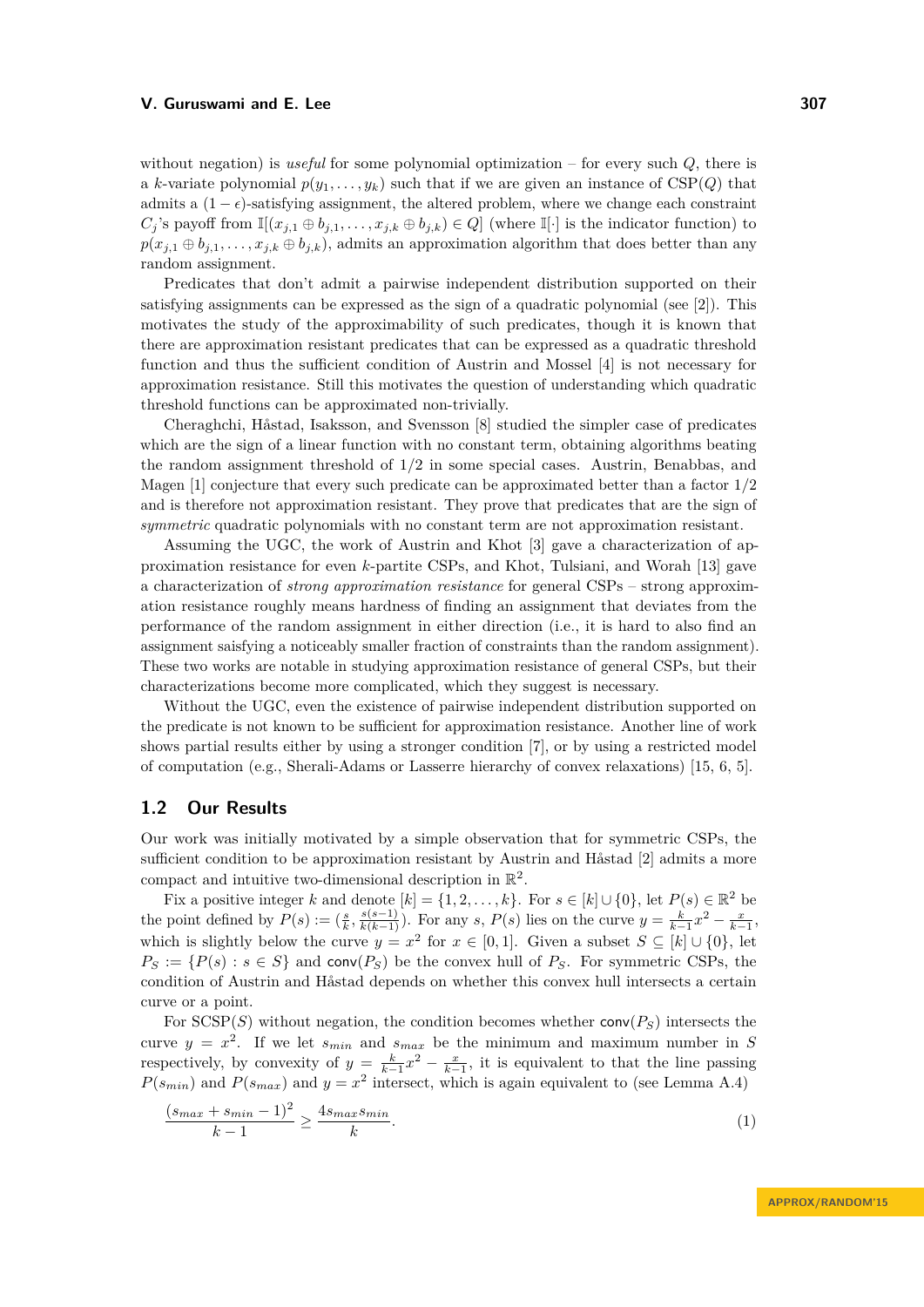<span id="page-3-0"></span>

**Figure 1** An example when  $k = 10$  and  $S = \{2, 5, 8\}$ . The solid curve is  $y = x^2$  and the dashed curve is  $y = \frac{k}{k-1}x^2 - \frac{x}{k-1}$ , where all  $P(s)$  lie. In this case the triangle conv $(P_S)$  intersects  $y = x^2$ , so SCSP(*S*) is approximation resistant.

 $\sqrt{2(s_{max} + s_{min})}$  which in turn holds if  $(s_{max} - s_{min}) \geq 2\sqrt{k}$ . This means that SCP(*S*) is A simple calculation shows that the above condition is implied by  $(s_{max} - s_{min}) \ge$ approximation resistant unless *smin* and *smax* are very close. See Figure [1](#page-3-0) for an example. We conjecture that this simple condition completely characterizes approximation resistance of symmetric CSPs without negation. Note that we exclude the cases where *S* contains 0 or *k*, since without negation, a trivial deterministic strategy to give the same value to every variable satisfies every constraint.

<span id="page-3-1"></span>**► Conjecture 1.1.** *For*  $S \subseteq [k-1]$ *, SCSP(S)* without negation is approximation resistant if *and only if* [\(1\)](#page-2-0) *holds.*

The hardness claim, the "if" part, is currently proved only under the UGC, but our focus is on the algorithmic claim that the violation of [\(1\)](#page-2-0) leads to an approximation algorithm that outperforms the best random assignment. Even though we were not formally able to prove Conjecture [1.1,](#page-3-1) we explain the rationale behind the conjecture and we prove it for the following two natural special cases in Section [2:](#page-5-0)

- **1.** *S* is an *interval: S* contains every integer from  $s_{min}$  to  $s_{max}$ .
- **2.** *S* is *even*:  $s \in S$  if and only if  $k − s \in S$ .

<span id="page-3-2"></span>**► Theorem 1.2.** *If*  $S \subseteq [k-1]$  *and S is either an interval or even, SCSP(S) without negation is approximation resistant if and only if* [\(1\)](#page-2-0) *holds (the hardness claim, i.e., the "if" part, is under the Unique Games conjecture).*

For  $SCSP(S)$  with negation, the analogous condition is whether  $conv(P<sub>S</sub>)$  contains a single point  $(\frac{1}{2}, \frac{1}{4})$  or not. While it is tempting to pose a conjecture similar to Conjecture [1.1,](#page-3-1) we refrain from doing so due to the lack of evidence compared to the case without negation. However, we prove the following theorem which shows that the analogous characterization works at least for the two special cases introduced above.

**► Theorem 1.3.** *If*  $S \subset [k] \cup \{0\}$  *and S is either an interval or even, SCSP(S) with negation is approximation resistant if and only if*  $conv(P_S)$  *contains*  $(\frac{1}{2}, \frac{1}{4})$  *(the hardness claim, i.e., the "if" part, is under the Unique Games conjecture).*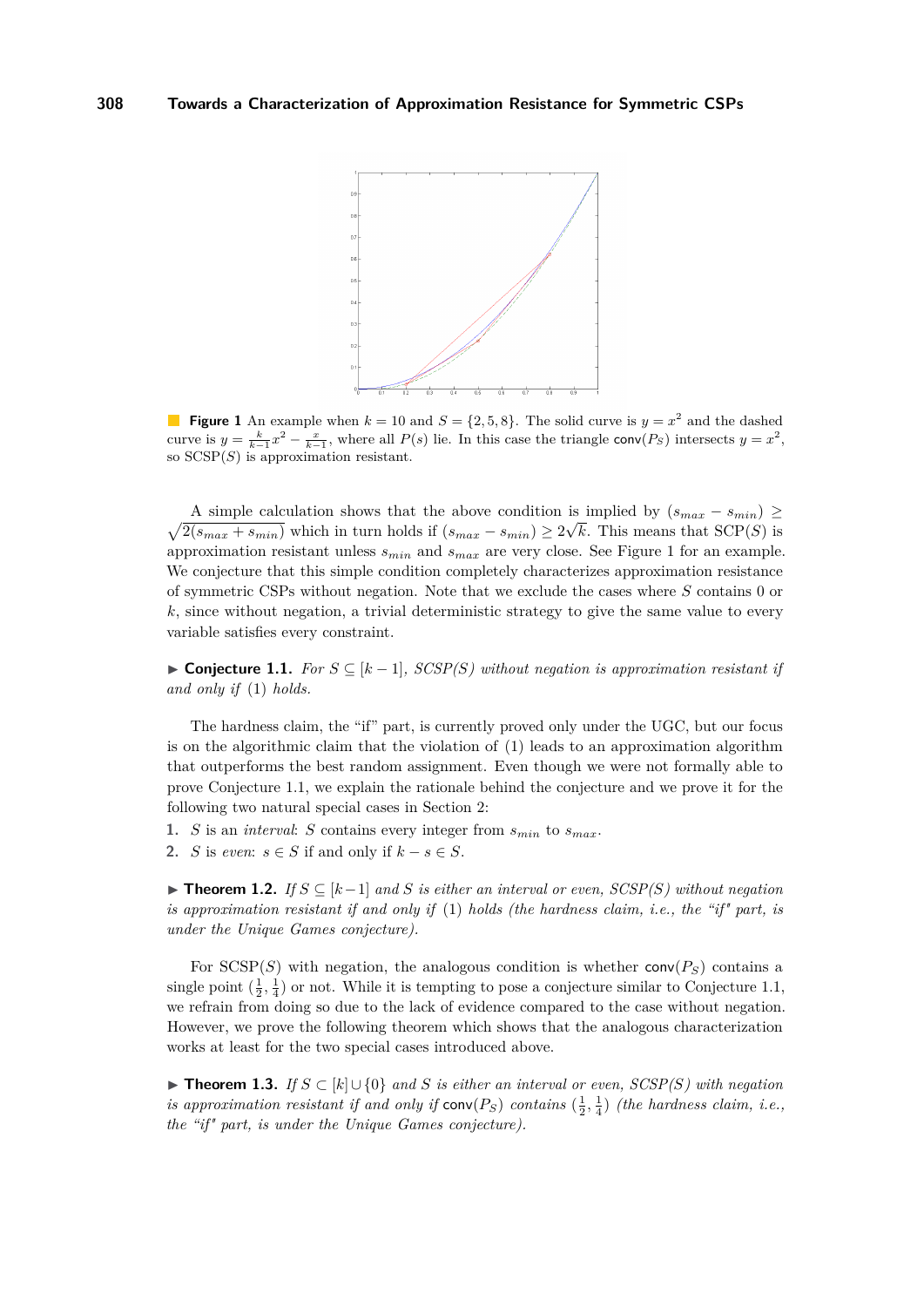# **1.3 Techniques**

We mainly focus on SCSPs without negation, and briefly sketch why the violation of [\(1\)](#page-2-0) might lead to an approximation algorithm that outperforms the best random assignment. Let  $\alpha^*$  be the probability that the best random assignment uses, and  $\rho^*$  be the expected fraction of constraints satisfied by it. Our algorithms follow the following general framework: sample correlated random variables  $X_1, \ldots, X_n$ , where each  $X_i$  lies in  $[-\alpha^*, 1 - \alpha^*]$ , and independently round  $x_i \leftarrow 1$  with probability  $\alpha^* + X_i$ .

Fix one constraint  $C = (x_1, \ldots, x_k)$  (for SCSPs with negation, additionally assume that offsets are all 0). Using symmetry, the probability that it is satisfied by the above strategy can be expressed as

$$
\rho^* + \sum_{l=1}^k c_l \mathop{\mathbb{E}}_{I \in \binom{[k]}{l}} [\prod_{i \in I} X_i].
$$

For some coefficients  $\{c_l\}_{l \in [k]}$ . These coefficients  $c_l$  can be expressed by the following two ways.

- Let  $f(\alpha) : [0,1] \mapsto [0,1]$  the probability that a constraint is satisfied by a random assignment with probability  $\alpha$ .  $c_l$  is proportional to  $f^{(l)}(\alpha^*)$ , the *l*'th derivative of *f* evaluated at  $\alpha^*$ .
- Let  $Q = \{(x_1, \ldots, x_k) \in \{0,1\}^k : (x_1 + \cdots + x_k) \in S\}$  be the predicate associated with *S*. When  $\alpha^* = \frac{1}{2}$ ,  $c_l$  is proportional to the Fourier coefficient  $\hat{Q}(T)$  with  $|T| = l$ .

Given this observation,  $\alpha^*$  for SCSPs without negation has nice properties since it should be a global maximum in the interval [0*,* 1]. In particular, it should be a local maximum so that  $c_1 = f'(\alpha) = 0$  and  $c_2, f''(\alpha) \leq 0$ . By modifying an algorithm by Austrin and Håstad [\[2\]](#page-14-0), we prove that we can sample  $X_1, \ldots, X_n$  such that the average second moment  $\mathbb{E}[X_i X_j]$  is strictly negative if [\(1\)](#page-2-0) does not hold. By scaling  $X_i$ 's so that the product of at least three  $X_i$ 's becomes negligible, this idea results in an approximation algorithm that outperforms the best random assignment, except the degenerate case where  $c_2 = f''(\alpha^*) = 0$  even though  $\alpha^*$  is a local maximum. This is the main rationale behind Conjecture [1.1](#page-3-1) and we elaborate this belief more in Section [2.](#page-5-0) It is notable that our conjectured characterization for the case without negation only depends on the minimum and the maximum number in  $S$ , while  $\alpha^*$ depends on other elements.

For SCSPs with negation where  $\alpha^*$  is fixed to be  $\frac{1}{2}$ , the situation becomes more complicated since  $c_1$  and  $f'(\alpha)$  are not necessarily zero and there are many ways that conv $(P_S)$  does not contain  $(\frac{1}{2}, \frac{1}{4})$  (in the case of SCSPs without negation, the slope of the line separating  $conv(P<sub>S</sub>)$  and  $y = x<sup>2</sup>$  is always positive, but it is not the case here). Therefore, a complete characterization requires understanding interactions among *c*1, *c*2, and the separating line. We found that the somewhat involved method of Austrin, Benabbas, and Magen [\[1\]](#page-14-6) gives a way to sample these  $X_1, \ldots, X_n$  with desired first and second moments to prove our results when *S* exhibits additional special structures, but believe that a new set of ideas are required to give a complete characterization.

# **1.4 Organization**

In Section [2,](#page-5-0) we study SCSPs without negation. We further elaborate our characterization in Section [2.1,](#page-5-1) and provide an algorithm in Section [2.2.](#page-6-0) We study SCSPs with negation in Section [3.](#page-11-0)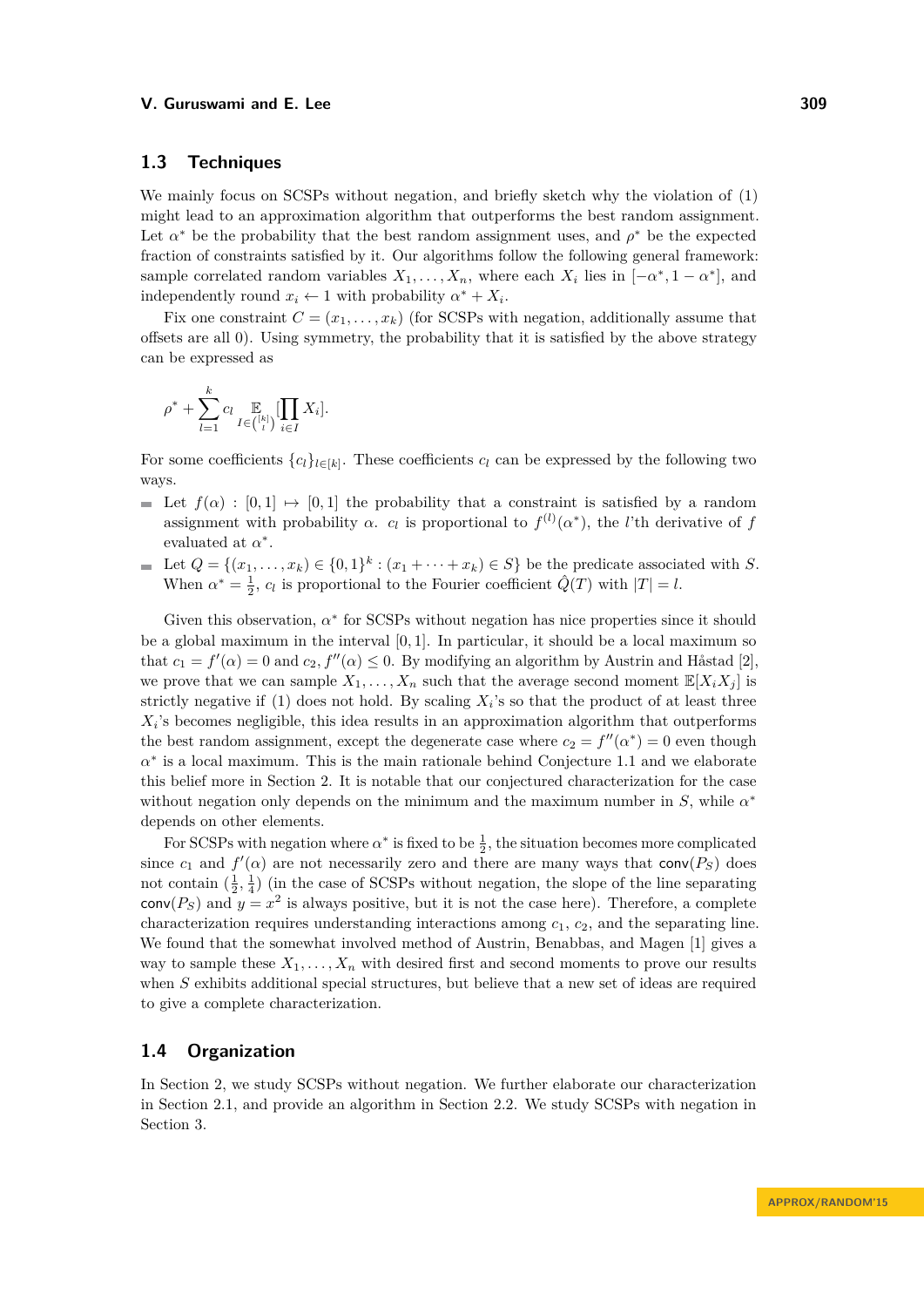# <span id="page-5-0"></span>**2 Symmetric CSPs without negation**

# <span id="page-5-1"></span>**2.1 A 2-dimensional characterization**

Fix *k* and  $S \subseteq [k-1]$ . Our conjectured condition to be approximation resistant is that  $conv(P<sub>S</sub>)$  intersects the curve  $y = x<sup>2</sup>$ , which is equivalent to [\(1\)](#page-2-0). Austrin and Håstad [\[2\]](#page-14-0) proved that this simple condition is sufficient to be approximation resistant.

**► Theorem 2.1** ([\[2\]](#page-14-0)). Let  $S \subseteq [k-1]$  be such that [\(1\)](#page-2-0) holds. Then, assuming the Unique *Games Conjecture, SCSP(S) without negation is approximation resistant.*

They studied general CSPs and their condition is more complicated than stated here. See Appendix [A](#page-15-4) to see how it is simplified for SCSPs. We conjecture that for SCSPs, this condition is indeed equivalent to approximation resistance.

I **Conjecture 2.2** (Restatement of Conjecture [1.1\)](#page-3-1)**.** *For S* ⊆ [*k*−1]*, SCSP(S) without negation is approximation resistant if and only if* [\(1\)](#page-2-0) *holds.*

To provide our rationale behind the conjecture, we define the function  $f : [0,1] \mapsto [0,1]$ to be the probability that one constraint is satisfied by the random assignment that gives  $x_i \leftarrow 1$  independently with probability  $\alpha$ .

$$
f(\alpha) = \sum_{s \in S} \binom{k}{s} \alpha^s (1 - \alpha)^{k - s}
$$

Let  $\alpha^* \in [0,1]$  be a value that maximizes  $f(\alpha)$ , and  $\rho^* := f(\alpha^*)$ . There might be more than one  $\alpha$  with  $f(\alpha) = \rho^*$ . In Section [2.2,](#page-6-0) we prove that *S* is not approximation resistant if there exists one such  $\alpha^*$  with a negative second derivative.

<span id="page-5-2"></span>**► Theorem 2.3.**  $S \subseteq [k-1]$  *be such that* [\(1\)](#page-2-0) *does not hold and there exists*  $\alpha^* \in [0,1]$  *such that*  $f(\alpha^*) = \rho^*$  *and*  $f''(\alpha^*) < 0$ . Then, there is a randomized polynomial time algorithm for *SCSP(S) that satisfies strictly more than ρ* ∗ *fraction of constraints in expectation.*

Since  $f(0) = f(1) = 0 < \rho^*$ , every  $\alpha \in [0, 1]$  with  $f(\alpha) = \rho^*$  must be a local maximum, so it should have  $f'(\alpha) = 0$  and  $f''(\alpha) \leq 0$ . If  $\alpha$  is a local maximum,  $f''(\alpha) = 0$  also implies  $f'''(\alpha) = 0$ , so ruling out this degeneracy at a global maximum gives the complete characterization!

Ruling out this degeneracy at a global maximum does not seem to be closely related to general shape of  $f(\alpha)$  or *S*. It might still hold even if  $f(\alpha)$  has multiple global maxima, or *S* satisfies  $(1)$  so that  $SCSP(S)$  is approximation resistant.

However, examples in Figure [2](#page-6-1) led us to believe that the condition [\(1\)](#page-2-0) is also related to general shape of f. When *S* contains two numbers *l* and r with  $l + r = k$ , as two numbers become far apart, *f* becomes unimodal to bimodal, and the transition happens exactly when [\(1\)](#page-2-0) starts to hold. Furthermore, the degenerate case  $f'(\alpha^*) = f''(\alpha^*) = 0$  happens when [\(1\)](#page-2-0) holds with equality. Intuitively, when two numbers  $l$  and  $r$  are far apart, it is a better strategy to focus on only one of them (i.e.  $\alpha^* \approx \frac{l}{k}$  or  $\frac{r}{k}$ ) so *f* is bimodal, but if [\(1\)](#page-2-0) does not hold and *l* and *r* are close enough, it is better to target in the middle to satisfy both *l* and *r* with reasonability probability so that *f* is unimodal with a large negative curvature at  $\alpha^*$ .

Having more points between *l* and *r* seems to strengthen the above intuition, and removing the assumption that  $l + r = k$  only seems to add algebraic complication without hurting the intuition. Thus, we propose the following stronger conjecture that implies Conjecture [1.1.](#page-3-1)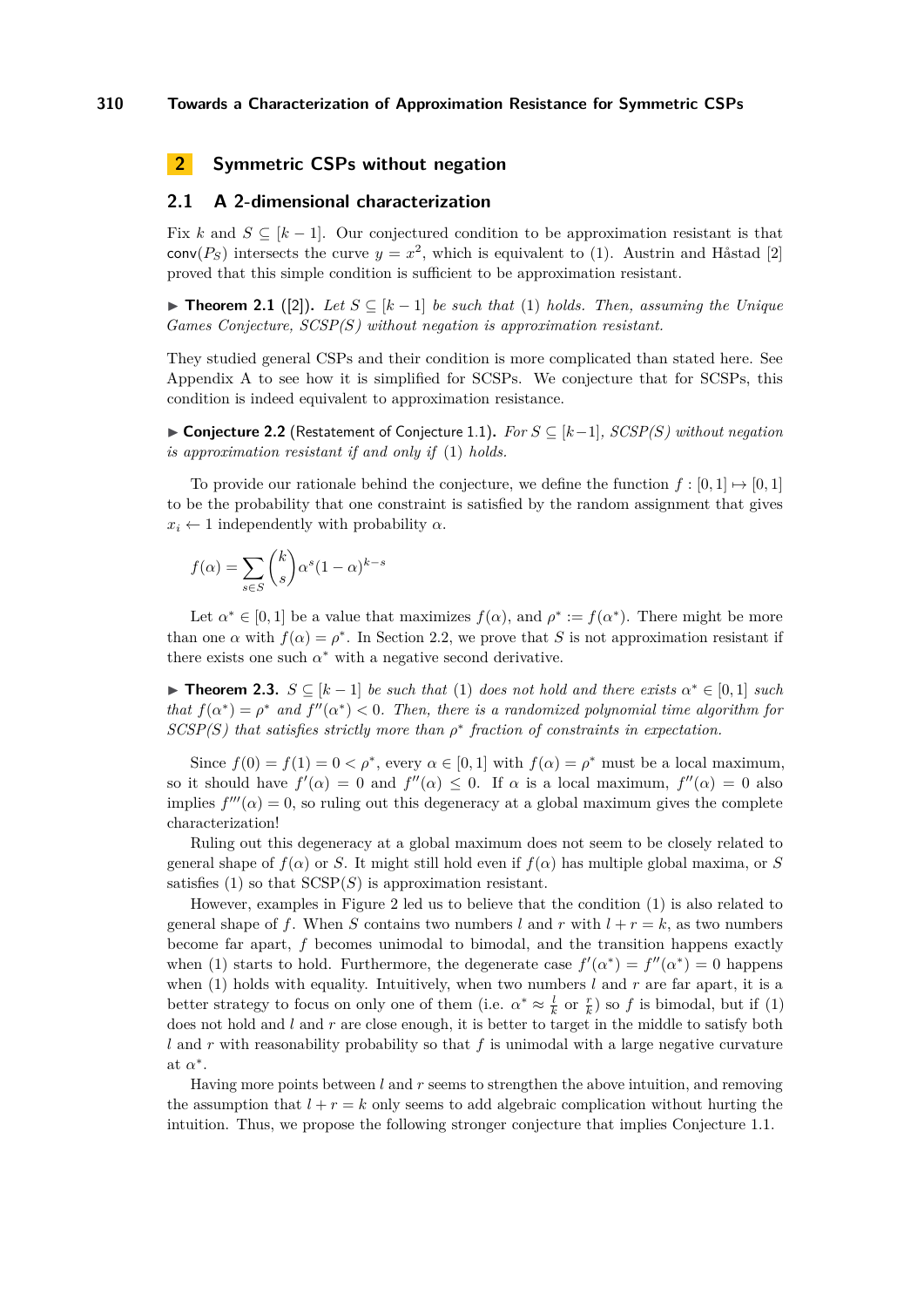<span id="page-6-1"></span>

**Figure 2** Examples for  $k = 36$ . Left:  $S = \{18\}$ , [\(1\)](#page-2-0) is not satisfied, unimodal with  $\alpha^* = \frac{1}{2}$ ,  $f''(\frac{1}{2})$  < 0. **Middle**:  $S = \{15, 21\}$ , [\(1\)](#page-2-0) is satisfied with equality, unimodal with  $\alpha^* = \frac{1}{2}$ , but  $f''(\frac{1}{2}) = 0$ . **Right**:  $S = \{14, 22\}$ , [\(1\)](#page-2-0) is satisfied with slack, bimodal with two  $\alpha^*$ , but  $f''(\alpha^*) < 0$ .

<span id="page-6-2"></span> $▶$  **Conjecture 2.4.** *If* [\(1\)](#page-2-0) *does not hold,*  $f(α)$  *is unimodal in* [0,1] *with the unique maximum at*  $\alpha^*$ *, and*  $f''(\alpha^*) < 0$ *.* 

While we are unable to formally prove Conjecture [2.4](#page-6-2) for every *S*, we establish it for the case when *S* is either an interval (Section [2.3\)](#page-9-0) or even (Section [2.4\)](#page-10-0), thus proving Theorem [1.2.](#page-3-2)

# <span id="page-6-0"></span>**2.2 Algorithm**

Let  $\alpha^* \in [0,1]$  be such that  $f(\alpha^*) = \rho^*$  and  $f''(\alpha^*) < 0$ . Furthermore, suppose that *S* does not satisfy [\(1\)](#page-2-0). We give a randomized approximation algorithm which is guaranteed to satisfy strictly more than  $\rho^*$  fraction of constraints in expectation, proving Theorem [2.3.](#page-5-2) Let  $D := D(k)$  be a large constant determined later. Our strategy is the following.

- **1.** Sample  $X_1, \ldots, X_n$  from some correlated multivariate normal distribution where each  $X_i$ has mean 0 and variance at most  $\sigma^2$  for some  $\sigma := \sigma(k)$ .
- **2.** For each  $i \in [n]$ , set

$$
X'_{i} = \begin{cases} -D\alpha^{*} & \text{if } X_{i} < -D\alpha^{*} \\ D(1 - \alpha^{*}) & \text{if } X_{i} > D(1 - \alpha^{*}) \\ X_{i} & \text{otherwise} \end{cases}
$$

so that  $\alpha^* + \frac{X'_i}{D}$  is always in [0, 1].

**3.** Set  $x_i \leftarrow 1$  independently with probability  $\alpha^* + \frac{X_i'}{D}$ .

Fix one constraint *C* and suppose that  $C = (x_1, \ldots, x_k)$ . We consider a multivariate polynomial

$$
g(y_1, ..., y_k) := \sum_{T \subseteq [k], |T| \in S} \prod_{i \in T} (\alpha^* + \frac{y_i}{D}) \prod_{i \in [k] \setminus T} (1 - \alpha^* - \frac{y_i}{D}).
$$

 $g(X'_1, \ldots, X'_k)$  is equal to the probability that the constraint *C* is satisfied. By symmetry, for any  $1 \leq i_1 < \cdots < i_l \leq k$ , the coefficient of a monomial  $y_{i_1} y_{i_2} \ldots y_{i_l}$  only depends on *l*. Let  $c_l$  be this coefficient.

$$
\blacktriangleright \textbf{Lemma 2.5. } c_l = \frac{(k-l)!}{k!D^l} f^{(l)}(\alpha^*).
$$

**Proof.** Note that  $g(y, y, ..., y) = f(\alpha^* + \frac{y}{D})$ , which has the Taylor expansion

$$
\sum_{l=0}^{k} \frac{f^{(l)}(\alpha^*)}{l!} (\frac{y}{D})^l.
$$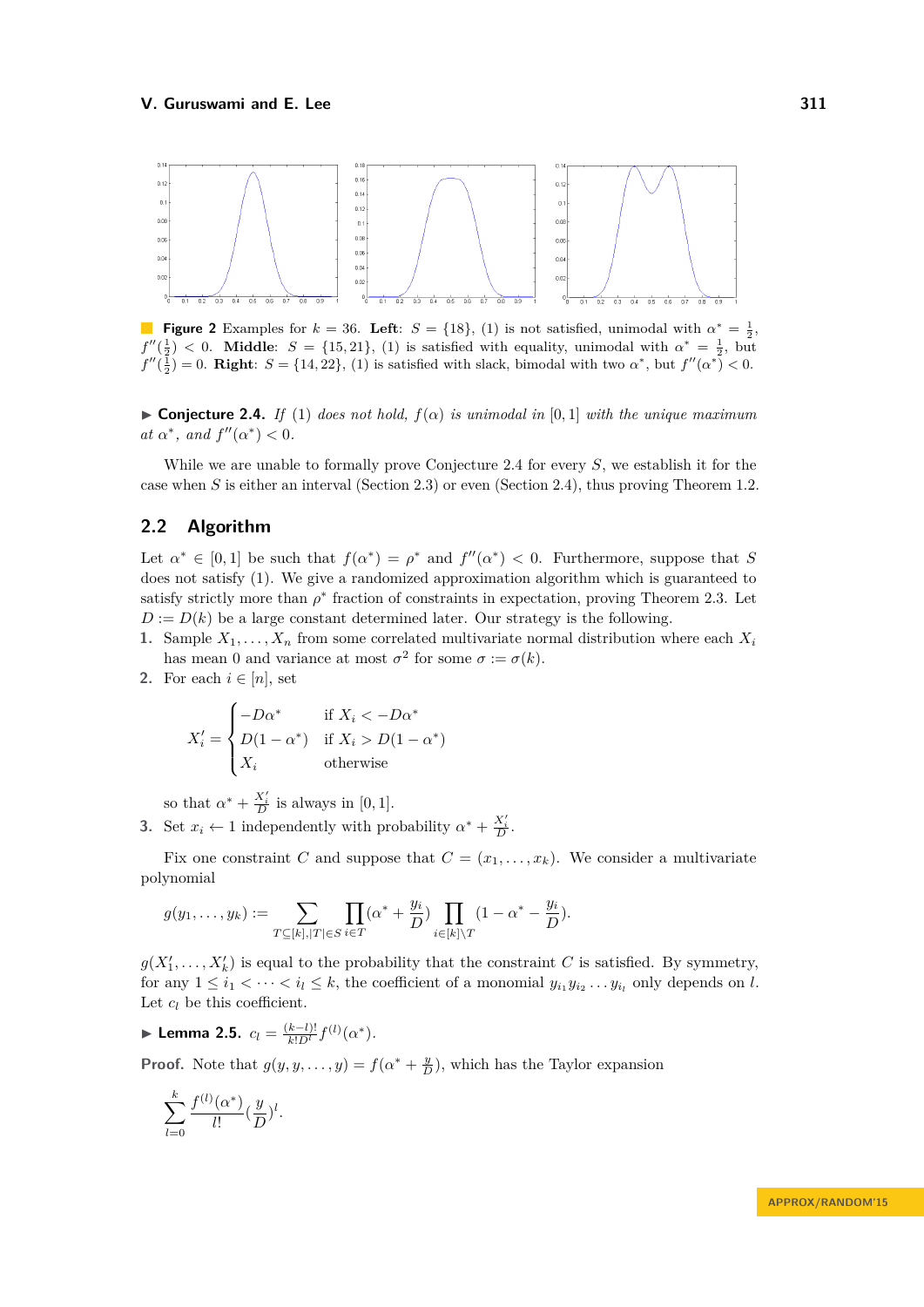Since *g* is multilinear, by symmetry, the coefficient of a monomial  $y_{i_1}y_{i_2} \ldots y_{i_l}$  in  $g(y_1, \ldots, y_k)$ is equal to the coefficient of  $y^l$  in  $f(\alpha^* + \frac{y}{D})$  divided by  $\binom{k}{l}$ , which is  $c_l = \frac{(k-l)!}{k!D^l} f^{(l)}(\alpha^*)$ .

We analyze the overall performance of this algorithm. Let  $\mathcal{D}_l$  be the distribution on  $\binom{[n]}{l}$  where we sample a constraint *C* uniformly at random, sample *l* distinct variables from  $\binom{C}{l}$ , and output their indices. We prove the following lemma, which implies that by taking large  $D$ , the effect of truncation from  $X_i$  to  $X_i'$  and the contribution of monomials of degree greater than two become small.

► **Lemma 2.6.** *The expected fraction of constraints satisfied by the above algorithm is at least*

$$
\rho^* + c_2 {k \choose 2} \underset{(i,j)\sim\mathcal{D}_2}{\mathbb{E}} [X_i X_j] - O_k(\frac{1}{D^3}) = \rho^* + \frac{f''(\alpha^*)}{2D^2} \underset{(i,j)\sim\mathcal{D}_2}{\mathbb{E}} [X_i X_j] - O_k(\frac{1}{D^3}),
$$

*where*  $O_k(\cdot)$  *is hiding constants depending on k.* 

**Proof.** Note that as long as *S* does not contain 0 or  $k$ ,  $\alpha^* \in \left[\frac{1}{k}, 1 - \frac{1}{k}\right]$ . For any  $1 \leq l \leq k$ and  $1 \leq i_1 < \cdots < i_l \leq k$ , we apply Lemma [B.1](#page-16-1) (set  $D \leftarrow \frac{D}{k}$ ),

$$
|\mathbb{E}[\prod_{j=1}^l X_{i_j}] - \mathbb{E}[\prod_{j=1}^l X_{i_j}]| \le 2^l \cdot \sigma^l \cdot l! \cdot e^{-D/kl}.
$$

If we expand  $f(\alpha) = \sum_{l=0}^{k} a_l \alpha^l$ , each coefficient  $a_l$  has magnitude at most  $2^k$ , which means that  $|f^{(l)}(\alpha^*)|$  is bounded by  $k2^k k!$ . Therefore, any  $|c_l|$  is at most  $k2^k k!$ . Let  $c_{max}$ be this quantity. Summing over this error for all monomials, the probability that a fixed constraint  $C = \{x_1, \ldots, x_k\}$  is satisfied is

$$
\mathbb{E}[g(X'_1, \dots, X'_k)] \geq \mathbb{E}[g(X_1, \dots, X_k)] - c_{max} \cdot 2^{2k} \cdot \sigma^k \cdot k! \cdot e^{-D/k^2}
$$
  
\n
$$
= \rho^* + \sum_{l=1}^k c_l \sum_{1 \le i_1 < \dots < i_l \le k} X_{i_1} X_{i_2} \dots X_{i_l} - O_k(e^{-D/k^2})
$$
  
\n
$$
= \rho^* + \sum_{l=1}^k c_l \sum_{1 \le i_1 < \dots < i_l \le k} X_{i_1} X_{i_2} \dots X_{i_l} - O_k(e^{-D/k^2})
$$

Averaging over *m* constraints, the expected fraction of satisfied constraints is at least

$$
\rho^* + \sum_{l=1}^k c_l \binom{k}{l} \mathop{\mathbb{E}}_{(i_1,\ldots,i_l)\sim\mathcal{D}_l}[X_{i_1}\ldots X_{i_l}] - O_k(e^{-D/k^2})
$$
  
\n
$$
= \rho^* + c_2 \binom{k}{2} \mathop{\mathbb{E}}_{(i_1,i_2)\sim\mathcal{D}_2}[X_{i_1}X_{i_2}] + \sum_{l=3}^k c_l \binom{k}{l} \mathop{\mathbb{E}}_{(i_1,\ldots,i_l)\sim\mathcal{D}_l}[X_{i_1}\ldots X_{i_l}] - O_k(e^{-D/k^2})
$$
  
\n
$$
= \rho^* + c_2 \binom{k}{2} \mathop{\mathbb{E}}_{(i_1,i_2)\sim\mathcal{D}_2}[X_{i_1}X_{i_2}] - O_k(\frac{1}{D^3}),
$$

where the first equality follows from the fact that  $\mathbb{E}[X_i] = 0$  for all *i*. Recall that  $c_l =$  $\frac{(k-l)!}{k!D^l} f^{(l)}(\alpha^*)$  so that  $|c_l| = O_k(\frac{1}{D})$  $\frac{1}{D^l}$ ).

Therefore, if we have a way to sample  $X_1, \ldots, X_n$  such that each  $X_i$  has mean 0 and variance at most  $\sigma^2$ , and  $\mathbb{E}_{(i,j)\sim\mathcal{D}_2}[X_iX_j] < -\delta$  for some  $\delta := \delta(k) > 0$ , taking *D* large enough ensures that the algorithm satisfies strictly more than  $\rho^*$  fraction of constraints. We now show how to do such a sampling.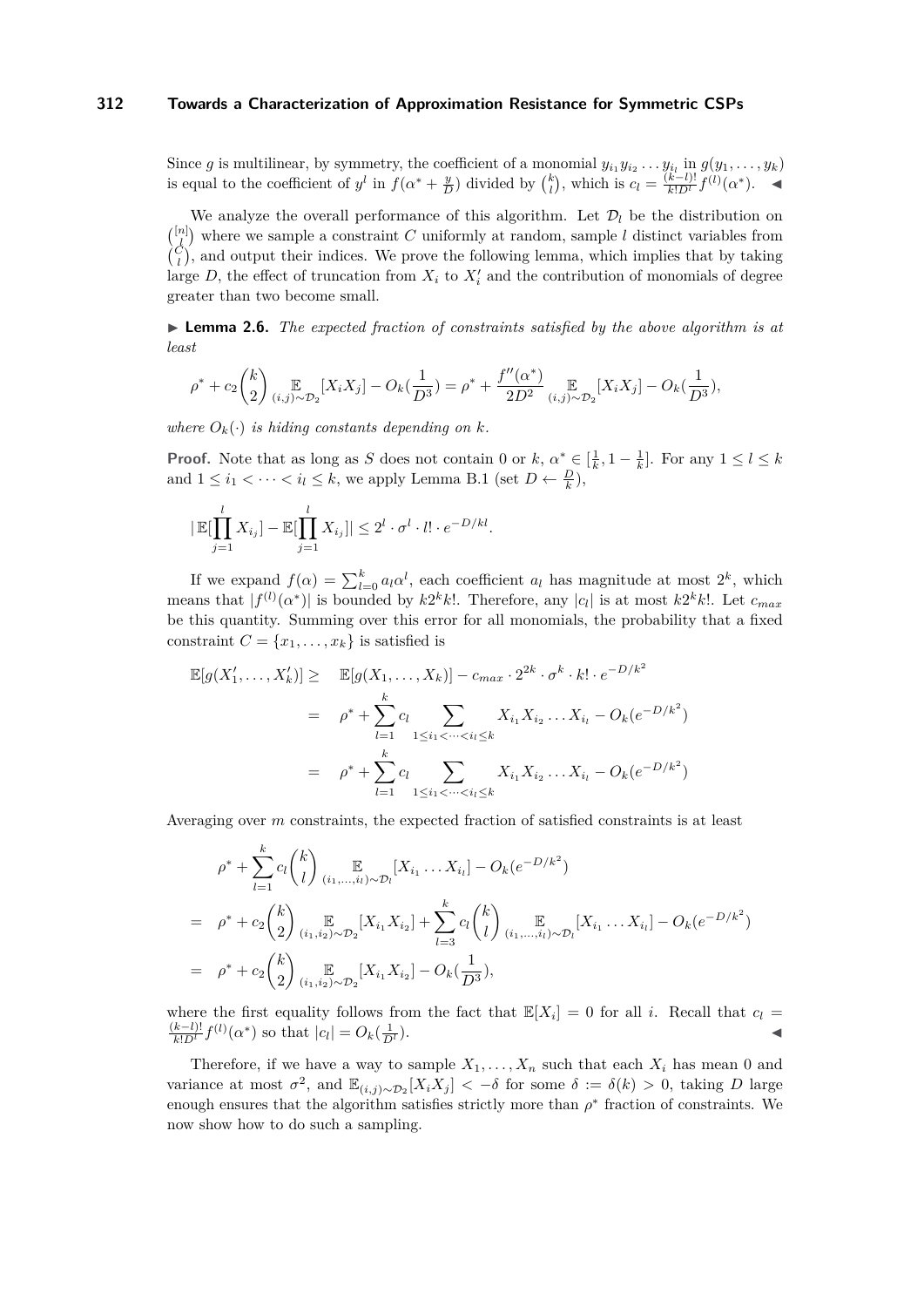We assume that for some  $\epsilon := \epsilon(k) > 0$ , the given instance admits a solution that satisfies  $(1 - \epsilon)$  fraction of constraints. Otherwise, the random assignment with probability *α*<sup>\*</sup> guarantees the approximation ratio of  $\frac{\rho^*}{1-\epsilon}$  $\frac{\rho}{1-\epsilon}$ . The following lemma completes the proof of Theorem [2.3.](#page-5-2)

 $\blacktriangleright$  **Lemma 2.7.** *Suppose that S does not satisfy* [\(1\)](#page-2-0)*. For sufficiently small*  $\epsilon, \delta > 0$  *and sufficiently large*  $\sigma$  *all depending only on*  $k$ *, given an instance of SCSP(S) where*  $(1 - \epsilon)$ *fraction of constraints are simultaneously satisfiable, it is possible to sample*  $X_1, \ldots, X_n$  *from a multivariate normal distribution such that each X<sup>i</sup> has mean 0 and variance bounded by*  $\sigma^2$ , and  $\mathbb{E}_{(i,j)\sim\mathcal{D}_2}[X_iX_j] < -\delta$ .

**Proof.** Recall that [\(1\)](#page-2-0) is equivalent to the fact that the line  $\ell$  passing  $P(s_{min})$  and  $P(s_{max})$ intersects the curve  $y = x^2$ . Let *a* be the value that the vector  $(a, -1)$  is orthogonal to  $\ell$ . *a* is strictly positive since  $\ell$  has a positive slope. If  $\ell$  and  $y = x^2$  do not intersect, there is a line with the same slope as  $\ell$  that strictly separates  $y = x^2$  and  $\{P(s) : s \in S\}$  – in other words, there exists  $c \in \mathbb{R}$  such that

 $a x - y + c > \gamma > 0$  for  $(x, y) \in \{P(s) : s \in S\}.$  $ax - x^2 + c < 0$  for any  $x \in \mathbb{R} \Rightarrow c < \frac{-a^2}{4}$  $\frac{a^2}{4}$ .

Consider a constraint  $C = (x_1, \ldots, x_k)$ . Since  $(\mathbb{E}_{i \in [k]}[x_i], \mathbb{E}_{i \neq j \in [k]}[x_i x_j]) = P(x_1 + \cdots + x_k)$ , if *C* is satisfied,

$$
a \underset{i \in [k]}{\mathbb{E}} [x_i] - \underset{i \neq j \in [k]}{\mathbb{E}} [x_i x_j] + c > \gamma.
$$

Let

$$
\eta := - \min_{x_1, ..., x_k \in \{0, 1\}} \left( a \mathop{\mathbb{E}}_{i \in [k]} [x_i] - \mathop{\mathbb{E}}_{i \neq j \in [k]} [x_i x_j] + c \right).
$$

We solve the following semidefinite programm (SDP):

maximize 
$$
a \underset{i \in \mathcal{D}_1}{\mathbb{E}} [\langle v_0, v_i \rangle] - \underset{i,j \in \mathcal{D}_2}{\mathbb{E}} [\langle v_i, v_j \rangle] + c
$$
  
subject to  $||v_0|| = 1$   
 $\langle v_i, v_0 \rangle = ||v_i||^2$  for all  $i \in [n]$ 

Note that  $\langle v_i, v_0 \rangle = ||v_i||^2$  implies  $||v_i|| \leq 1$ . For any assignment to  $x_1, \ldots, x_n$ , setting  $v_i = x_i v_0$  satisfies that  $x_i = \langle v_0, v_i \rangle$  and  $x_i x_j = \langle v_i, v_j \rangle$ . Since at least  $(1 - \epsilon)$  fraction of constraints can be simultaneously satisfied, the optimum of the above SDP is at least  $(1 - \epsilon)\gamma - \epsilon\eta$ . Given  $\gamma > 0$  and  $\eta$ , take sufficiently small  $\epsilon, \delta > 0$  such that  $(1 - \epsilon)\gamma - \epsilon\eta = \delta$ . There are finitely many *S* (thus  $\gamma$  and  $\eta$ ) for each *k*, so  $\epsilon$  and  $\delta$  can be taken to depend only on *k*. Given vectors  $v_0, v_1, \ldots, v_n$ , we sample  $X_1, \ldots, X_n$  by the following simple procedure:

- **1.** Sample a vector *g* whose coordinates are independent standard normal.
- 2. Let  $X_i = \langle g, v_i \frac{a}{2}v_0 \rangle$ .

It is clear that  $\mathbb{E}[X_i] = 0$  for each *i*, and  $\mathbb{E}[X_i^2] = ||v_i - \frac{a}{2}v_0||^2 \le (a+1)^2 + 1$ , so taking  $\sigma := \sigma(k)$  large enough ensures that the variance of each  $X_i$  is bounded by  $\sigma^2$ . We now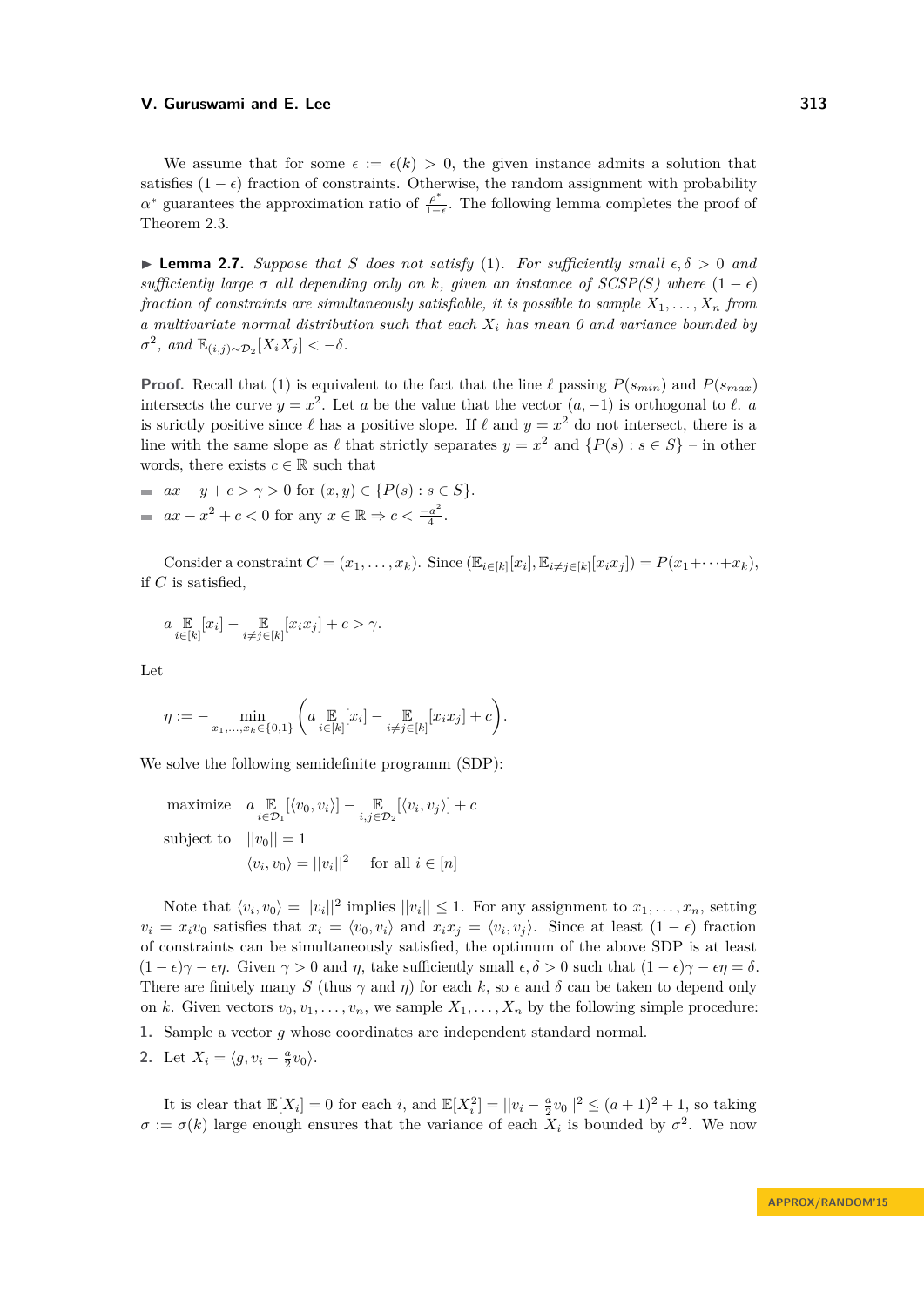compute the second moment.

$$
\mathbb{E}_{i,j\sim\mathcal{D}_2}[X_i X_j]
$$
\n
$$
= \mathbb{E}_{i,j\sim\mathcal{D}_2}[\langle v_i - \frac{a}{2}v_0, v_j - \frac{a}{2}v_0 \rangle]
$$
\n
$$
= \mathbb{E}_{i,j\sim\mathcal{D}_2}[\langle v_i, v_j \rangle] - a \mathbb{E}_{i\in\mathcal{D}_1}[\langle v_i, v_0 \rangle] + \frac{a^2}{4}
$$
\n
$$
< \mathbb{E}_{i,j\sim\mathcal{D}_2}[\langle v_i, v_j \rangle] - a \mathbb{E}_{i\in\mathcal{D}_1}[\langle v_i, v_0 \rangle] - c
$$
\n
$$
\leq -( (1 - \epsilon)\gamma - \epsilon\eta) = -\delta,
$$

where the first inequality follows from  $c < -\frac{a^2}{4}$  $\frac{a^2}{4}$  and the second follows from the optimality of our SDP.

# <span id="page-9-0"></span>**2.3 Case of Interval S**

We study properties of  $f(\alpha)$  when *S* is an interval –  $S = \{s_{min}, s_{min} + 1, \ldots, s_{max} - 1, s_{max}\}$ , and prove Conjecture [2.4](#page-6-2) for this case. One notable fact is that as long as *S* is interval, the conclusion of Conjecture [2.4](#page-6-2) is true even if *S* does satisfy [\(1\)](#page-2-0) and becomes approximation resistant.

 $\blacktriangleright$  **Lemma 2.8.** *Suppose S* ⊂ [*k* − 1] *is an interval. Then,*  $f(\alpha)$  *is unimodal in* [0*,* 1] *with the unique maximum at*  $\alpha^*$  *and*  $f''(\alpha^*) < 0$ .

**Proof.** Let  $l := s_{min}$  and  $r = s_{max}$ . Given

$$
f(\alpha) = \sum_{s=l}^{r} {k \choose s} \alpha^{s} (1-\alpha)^{k-s}
$$

and

$$
f'(\alpha) = \sum_{s=l}^{r} {k \choose s} \left( s\alpha^{s-1} (1-\alpha)^{k-s} - (k-s)\alpha^s (1-\alpha)^{k-s-1} \right),
$$

since  $\binom{k}{s}(k-s) = \binom{k}{s+1}(s+1)$ , we have

$$
f'(\alpha) = {k \choose l} l \alpha^{l-1} (1-\alpha)^{k-l} - {k \choose r} (k-r) \alpha^r (1-\alpha)^{k-r-1}.
$$

If  $0 < \alpha < 1$ , setting  $\beta := \frac{\alpha}{1-\alpha}$  gives a unique non-zero solution to  $f'(\beta) = 0$ . This proves the unimodality. For the second derivative,

$$
f''(\alpha) = {k \choose l} l(l-1)\alpha^{l-2} (1-\alpha)^{k-l} - {k \choose l} l(k-l)\alpha^{l-1} (1-\alpha)^{k-l-1} +
$$
  

$$
{k \choose r} (k-r)(k-r-1)\alpha^r (1-\alpha)^{k-r-2} - {k \choose r} r(k-r)\alpha^{r-1} (1-\alpha)^{k-r-1}
$$
  

$$
= {k \choose l} l\alpha^{l-2} (1-\alpha)^{k-l-1} \left( (l-1)(1-\alpha) - (k-l)\alpha \right) +
$$
  

$$
{k \choose r} (k-r)\alpha^{r-1} (1-\alpha)^{k-r-2} \left( (k-r-1)\alpha - r(1-\alpha) \right).
$$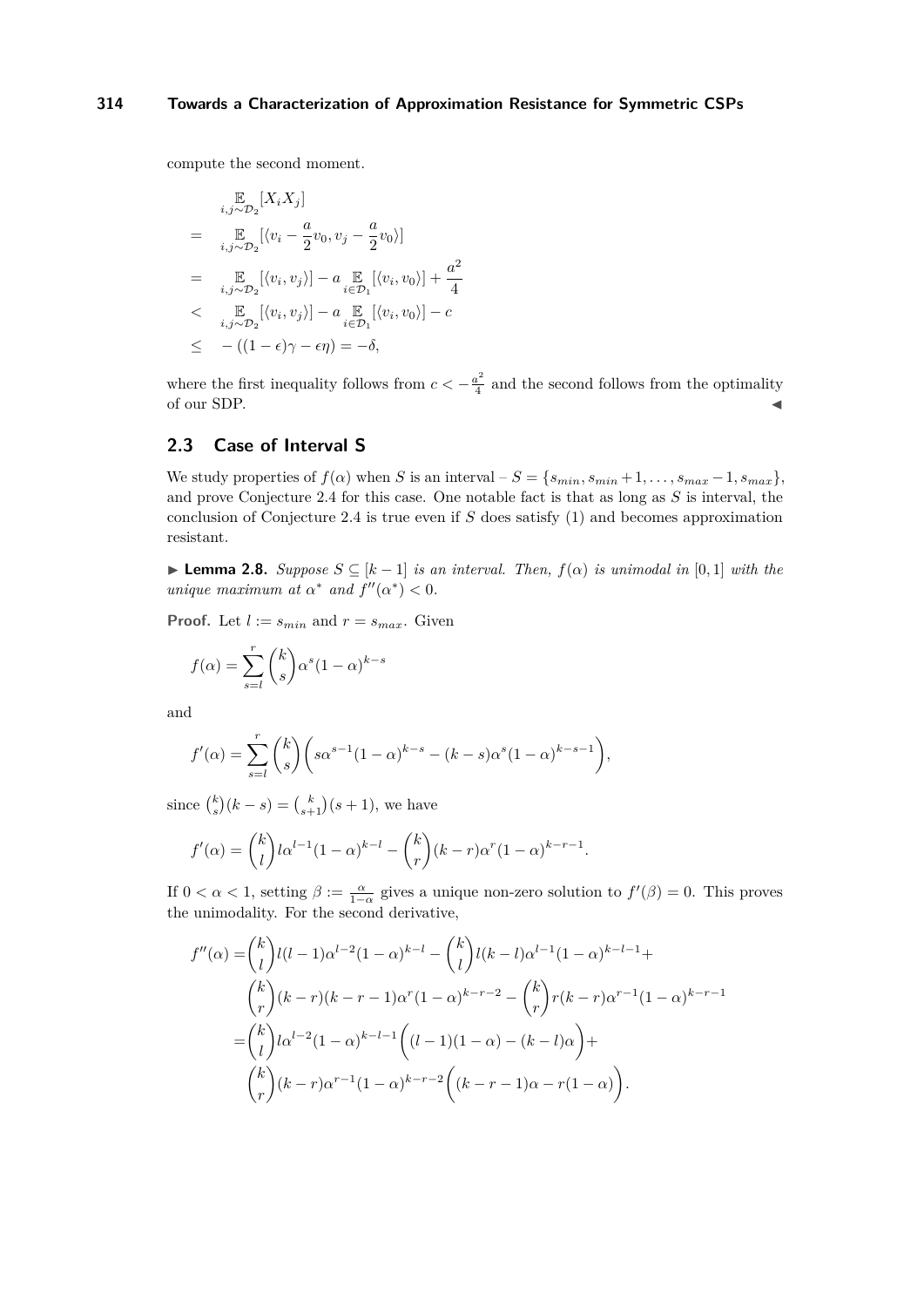Since  $\frac{l-1}{k-1} < \frac{l}{k} \le \alpha^* \le \frac{r}{k} < \frac{r}{k-1}$ ,

$$
(l-1)(1-\alpha^*) - (k-l)\alpha^* = (l-1) - (k-1)\alpha^* < 0
$$

and

$$
(k - r - 1)\alpha^* - r(1 - \alpha^*) = (k - 1)\alpha^* - r < 0,
$$

so that  $f''(\alpha^*)$  $)<$  0.

# <span id="page-10-0"></span>**2.4 Case of Even S**

We study properties of  $f(\alpha)$  when *S* is even –  $s \in S$  if and only if  $k - s \in S$ , and prove Conjecture [2.4](#page-6-2) for this case. We first simplify [\(1\)](#page-2-0) for this setting. If we let  $l := s_{min}$  and  $r := s_{max} = k - l$ , [\(1\)](#page-2-0) is equivalent to

$$
\frac{(l+r-1)^2}{k-1} \ge \frac{4lr}{k} \quad \Leftrightarrow \quad k(k-1) \ge 4lr \quad \Leftrightarrow \quad (r-l)^2 \ge k.
$$

Therefore, [\(1\)](#page-2-0) is equivalent to

<span id="page-10-1"></span>
$$
r - l \ge \sqrt{k} \tag{2}
$$

 $\blacktriangleright$  **Lemma 2.9.** *Suppose S* ⊆ [*k* − 1] *is even. If* [\(2\)](#page-10-1) *does not hold,*  $f(\alpha)$  *is unimodal in* [0, 1] *with the unique maximum at*  $\alpha^* = \frac{1}{2}$  *and*  $f''(\alpha^*) < 0$ .

**Proof.** Given a even *S*, let  $S_1 = \{s \in S : s \leq k/2\}$ . When we write  $f_S$  to denote the dependence of *f* on *S*, we can decompose  $f_S(\alpha) = \sum_{s \in S_1} f_{\{s,k-s\}}(\alpha)$ , so the following claim proves the lemma.

► Claim 2.10. Let  $l \leq \frac{k}{2}$  and  $r = k - l$  such that  $r - l < \sqrt{k} \Leftrightarrow k(k-1) < 4lr$ . Let  $S = \{l, r\}$ . *f* is unimodal with the unique maximum at  $\frac{1}{2}$ , and  $f''(\frac{1}{2}) < 0$ .

**Proof.** Note that *f* is symmetric around  $\alpha = 1/2$ . If there exists a local maximum at  $\alpha' \in (0, 1/2)$ , *f* also has a local maximum at  $(1 - \alpha')$  with the same value, so there must exist a local minimum in  $(\alpha', 1 - \alpha')$ . In particular, there is  $\alpha \in (\alpha', 1 - \alpha')$  such that  $f'(\alpha) = 0$ and  $f''(\alpha) \geq 0$ . We prove that such  $\alpha$  cannot exist.

$$
f'(\alpha) = 0
$$
  
\n
$$
\Leftrightarrow \binom{k}{l} \alpha^{l-1} (1 - \alpha)^{r-1} (l - k\alpha) + \binom{k}{r} \alpha^{r-1} (1 - \alpha)^{l-1} (r - k\alpha) = 0
$$
  
\n
$$
\Leftrightarrow \frac{\binom{k}{l} \alpha^{l-1} (1 - \alpha)^{r-1}}{\binom{k}{r} \alpha^{r-1} (1 - \alpha)^{l-1}} = \frac{\binom{k}{l} (1 - \alpha)^{r-l}}{\binom{k}{r} \alpha^{r-l}} = -\frac{(k\alpha - r)}{(k\alpha - l)}
$$

Similarly,

$$
f''(\alpha) \ge 0
$$
  
\n
$$
\Leftrightarrow \frac{{k \choose l} (1 - \alpha)^{r-l}}{{k \choose r} \alpha^{r-l}} \ge -\frac{r(r-1)(1 - \alpha)^2 - 2rl\alpha(1 - \alpha) + l(l-1)\alpha^2}{l(l-1)(1 - \alpha)^2 - 2rl\alpha(1 - \alpha) + r(r-1)\alpha^2}.
$$

**APPROX/RANDOM'15**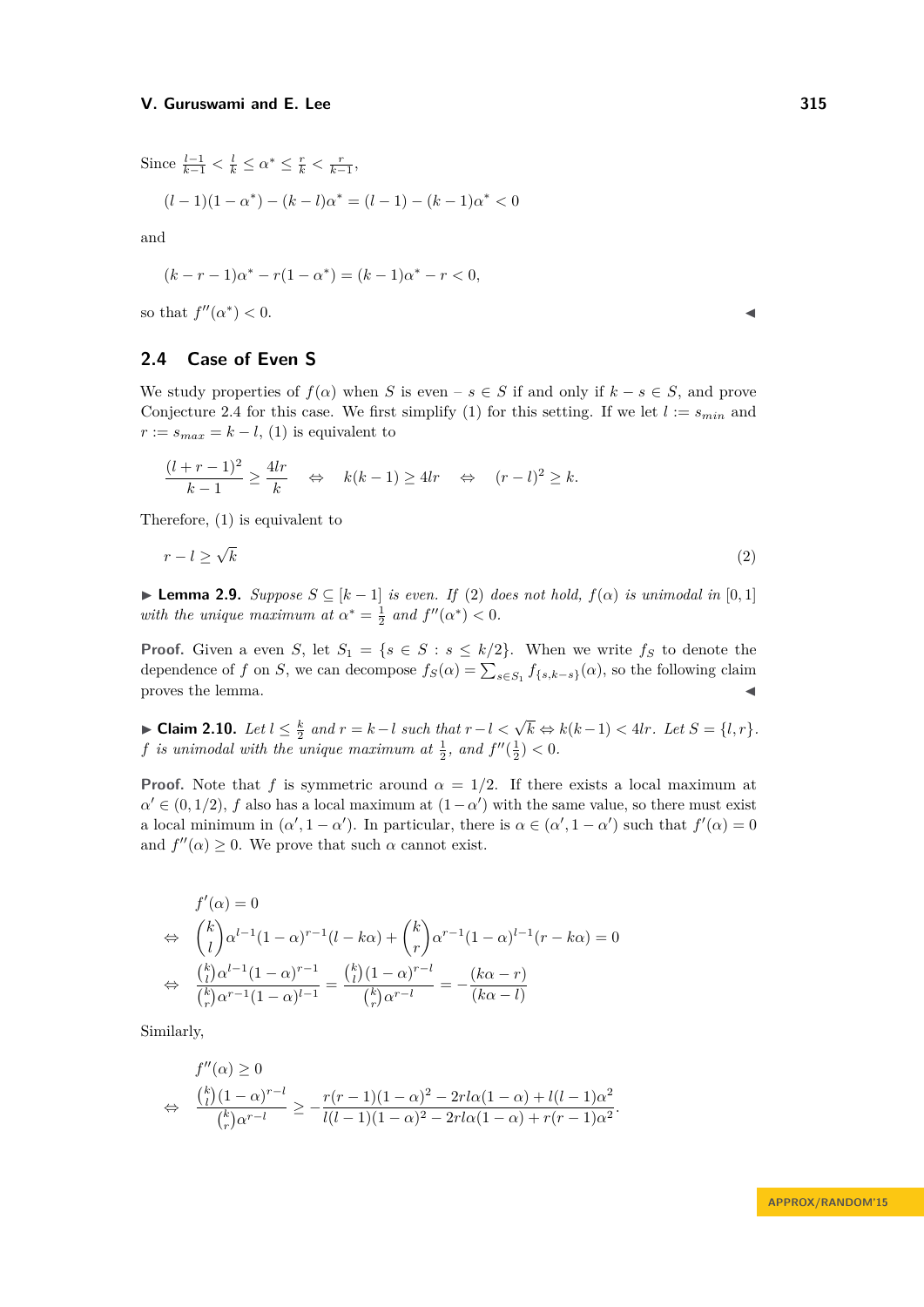By symmetry, we can assume  $\alpha \ge \frac{1}{2}$ , so that  $(k\alpha - l) \ge 0$  and  $l(l-1)(1-\alpha)^2 - 2rl\alpha(1-\alpha)$  $\alpha$ ) +  $r(r-1)\alpha^2 \geq 0$ .

$$
\frac{(k\alpha - r)}{(k\alpha - l)} \le \frac{r(r - 1)(1 - \alpha)^2 - 2rl\alpha(1 - \alpha) + l(l - 1)\alpha^2}{l(l - 1)(1 - \alpha)^2 - 2rl\alpha(1 - \alpha) + r(r - 1)\alpha^2}
$$
  
\n
$$
\Leftrightarrow (k\alpha - r)(l(l - 1)(1 - \alpha)^2 - 2rl\alpha(1 - \alpha) + r(r - 1)\alpha^2)
$$
  
\n
$$
\le (k\alpha - l)(r(r - 1)(1 - \alpha)^2 - 2rl\alpha(1 - \alpha) + l(l - 1)\alpha^2)
$$
  
\n
$$
\Leftrightarrow \alpha^2(l^3 - r^3 - (l^2 - r^2) + rl(l - r) - 2k(l^2 - r^2) + 2k(l - r)) +
$$
  
\n
$$
\alpha(k(l^2 - r^2) - k(l - r)) - rl(l - r) \le 0
$$
  
\n
$$
\Leftrightarrow \alpha^2(-k^2 + k) + \alpha(k^2 - k) - rl \ge 0 \qquad \text{divide by } (l - r) \text{ and use } l + r = k
$$

However,  $\alpha^2(-k^2 + k) + \alpha(k^2 - k) - rl$  has a negative leading coefficient and its discriminant is

$$
(k2 - k)2 - 4rl(k2 - k) = (k2 - k)(k2 - k - 4rl) < 0
$$

by the assumption of the claim.

We do not formally prove the converse, but Figure [2](#page-6-1) shows examples where it is tight. When [\(2\)](#page-10-1) holds with equality, *f* still has the unique local maximum at  $\frac{1}{2}$  but  $f''(\frac{1}{2}) = 0$ , and even when [\(2\)](#page-10-1) holds with small slack, two local maxima start to appear. This phenomenon is one of the main reasons that we pose Conjecture [2.4.](#page-6-2) Though we were not able to formally prove for the general case, we believe that the violation of [\(1\)](#page-2-0) not only allows us to sample random variables with desired second moments but also ensures that  $f(\alpha)$  is a nice unimodal curve.

# <span id="page-11-0"></span>**3 Approximability of symmetric CSPs with negation**

Fix k and  $S \subset [k] \cup \{0\}$ . In this section, we consider SCSP(S) with negation and prove Theorem [1.2.](#page-3-2) Note that in this section we allow *S* to contain 0 or *k*. For example, famous Max-3SAT is 3-SCSP( $\{1, 2, 3\}$ ). We still exclude the trivial case  $S = [k] \cup \{0\}$ .

The condition we are interested in is whether  $conv(P_S)$  contains  $(\frac{1}{2}, \frac{1}{4})$ . In SCSPs with negation, the sufficient condition of Austrin and Mossel on general CSPs to be approximation resistant becomes equivalent to it. See Appendix [A](#page-15-4) to see the equivalence.

▶ **Theorem 3.1** ([\[2\]](#page-14-0)). *Fix k and let*  $S \subset [k] \cup \{0\}$  *be such that* conv $(P_S)$  *contains*  $(\frac{1}{2}, \frac{1}{4})$ *. Then, assuming the Unique Games Conjecture, SCSP(S) with negation is approximation resistant.*

On the other hand, we now show that the algorithm of Austrin et al. [\[1\]](#page-14-6), which is inspired by Hast [\[10\]](#page-14-3), can be used to show that if *S* is an interval or even and  $conv(P<sub>S</sub>)$  does not contain  $(\frac{1}{2}, \frac{1}{4})$ ,  $SCSP(S)$  is not approximation resistant.

Let  $f: \{0,1\}^k \mapsto \{0,1\}$  be the function such that  $f(x_1,\ldots,x_k) = 1$  if and only if  $(x_1 + \cdots + x_k) \in S$ . Define the inner product of two functions as  $\langle f, g \rangle = \mathbb{E}_{x \in \{0,1\}^k} [f(x)g(x)],$ and for  $T \subseteq [k]$ , let  $\chi_T(x_1, \ldots, x_k) = \prod_{i \in T} (-1)^{x_i}$ . It is well known that  $\{\chi_T\}_{T \subseteq [k]}$  form an orthonormal basis and every function has a unique *Fourier expansion* with respect to this basis,

$$
f = \sum_{T \subseteq [k]} \hat{f}(T)\chi_T, \qquad \hat{f}(T) := \langle f, \chi_T \rangle.
$$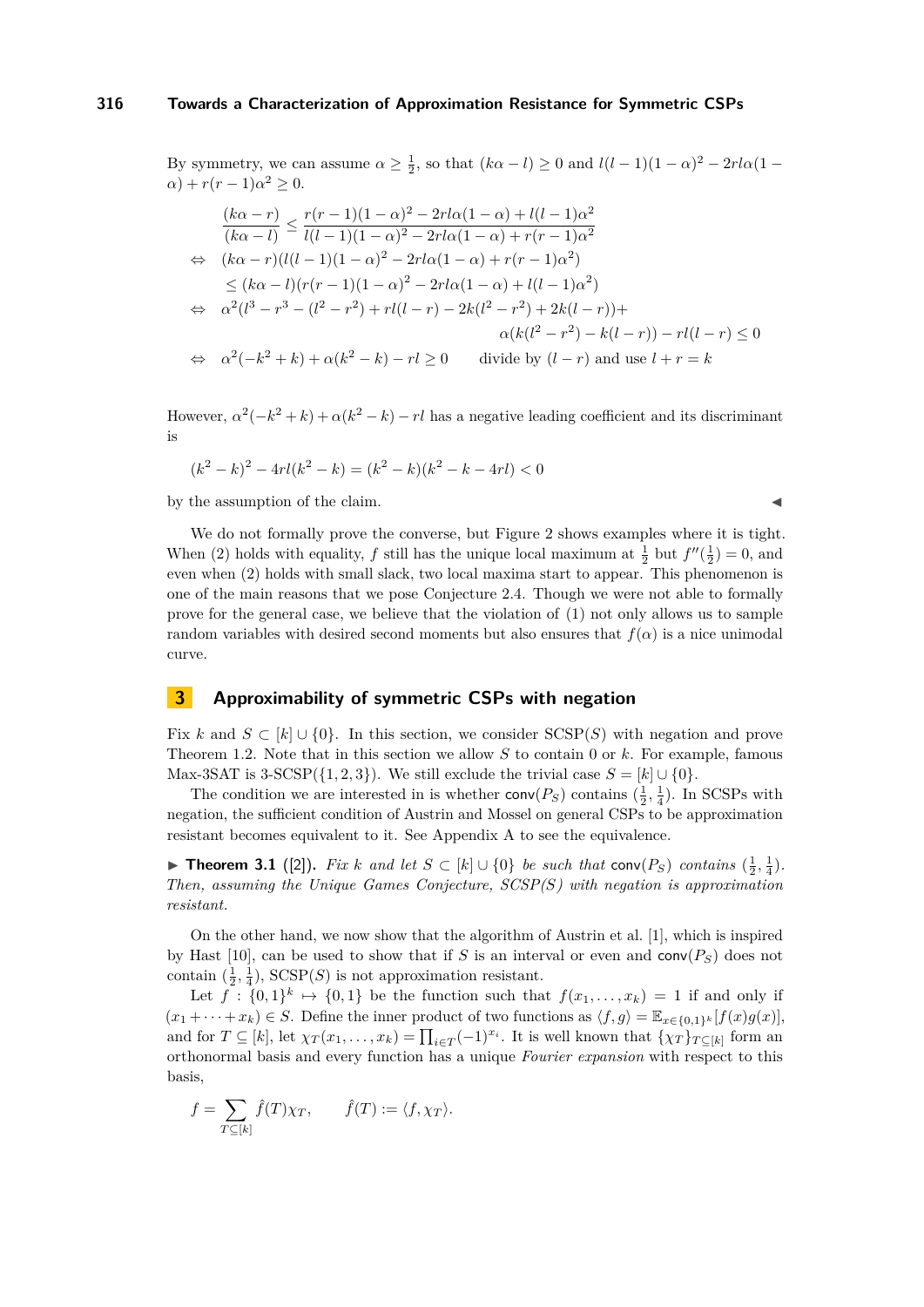Define

$$
f^{=d}(x) = \sum_{|T|=d} \hat{f}(S)\chi_T(x).
$$

The main theorem of Austrin et al. [\[1\]](#page-14-6) is

 $\triangleright$  **Theorem 3.2** ([\[1\]](#page-14-6)). *Suppose that there exists*  $\eta \in \mathbb{R}$  *such that* 

<span id="page-12-0"></span>
$$
\frac{2\eta}{\sqrt{2\pi}}f^{-1}(x) + \frac{2}{\pi}f^{-2}(x) > 0
$$
\n(3)

*for every*  $x \in f^{-1}(1)$ . Then there is a randomized polynomial time algorithm that approximates *SCSP(S) better than the random assignment in expectation.*

We compute  $f^{-1}$  and  $f^{-2}$ .

$$
\hat{f}(\{1\}) = \langle f, \chi_{\{1\}} \rangle = \frac{1}{2^k} \sum_{s \in S} \left( \binom{k-1}{s} - \binom{k-1}{s-1} \right)
$$
\n
$$
\hat{f}(\{1,2\}) = \langle f, \chi_{\{1,2\}} \rangle = \frac{1}{2^k} \sum_{s \in S} \left( \binom{k-2}{s} - 2 \binom{k-2}{s-1} + \binom{k-2}{s-2} \right)
$$

By symmetry,  $\hat{f}_T =: \hat{f}_1$  is the same for all  $|T| = 1$  and  $\hat{f}_T =: \hat{f}_2$  is the same for all  $|T| = 2$ . If we let  $s = x_1 + \cdots + x_k$ ,

$$
f^{-1}(x) = \hat{f}_1 \sum_{i \in [k]} (-1)^{x_i} = k \hat{f}_1 \mathop{\mathbb{E}}_{i \in [k]} [-2x_i + 1] = k \hat{f}_1(-2\frac{s}{k} + 1)
$$
  

$$
f^{-2}(x) = \hat{f}_2 \sum_{i \neq j} (-1)^{x_i + x_j} = {k \choose 2} \hat{f}_2 \mathop{\mathbb{E}}_{i \neq j} [(-2x_i + 1)(-2x_j + 1)] = {k \choose 2} \hat{f}_2(4\frac{s(s-1)}{k(k-1)} - 4\frac{s}{k} + 1).
$$

# **3.1 When S is an interval**

Let  $S = \{l, l+1, \ldots, r-1, r\}$ . If  $r \leq \frac{k}{2}$ , we have  $\left(\frac{-2s}{k} + 1\right) \leq 0$  for all  $s \in S$ , so choosing  $\eta$ either large enough or small enough ensures [\(3\)](#page-12-0). Similarly, if  $l \geq \frac{k}{2}$ , (3) holds. Therefore, we assume that  $l < \frac{k}{2}$  and  $r > \frac{k}{2}$ , and compute  $\hat{f}_2$ .

$$
\hat{f}_2 = \frac{1}{2^k} \sum_{s=l}^r \left( \binom{k-2}{s} - 2\binom{k-2}{s-1} + \binom{k-2}{s-2} \right)
$$

$$
= \frac{1}{2^k} \left( \binom{k-2}{l-2} - \binom{k-2}{l-1} + \binom{k-2}{r} - \binom{k-2}{r-1} \right)
$$

Since  ${k-2 \choose l-1} > {k-2 \choose l-2}$  for  $0 < l < \frac{k}{2}$  and  ${k-2 \choose r} > {k-2 \choose r}$  for  $\frac{k}{2} < r < k$ ,  $\hat{f}_2 < 0$  except when *l* = 0 and *r* = *k* (i.e., *S* = [*k*] ∪ {0}).

If conv $(P_S)$  does not contain  $(\frac{1}{2}, \frac{1}{4})$ , there exist  $\alpha, \beta \in \mathbb{R}$  such that for any  $(a, b) \in$  $conv(P_S)$ ,

$$
\alpha(a-\frac{1}{2})+\beta(b-\frac{1}{4})>0.
$$

If *k* is even,  $s := \frac{k}{2} \in S$  and  $P(s) = (\frac{1}{2}, \frac{s-1}{2(k-1)})$  where  $\frac{s-1}{2(k-1)} < \frac{1}{4}$ , which implies  $\beta < 0$  since the above inequality should hold for all  $s \in S$ . When k is odd (let  $k = 2s + 1$ ), s and  $s + 1$ should be in *S* and

$$
\frac{1}{2}\Big(P(s) + P(s+1)\Big) = \left(\frac{1}{2}, \frac{s^2}{k(k-1)}\right),
$$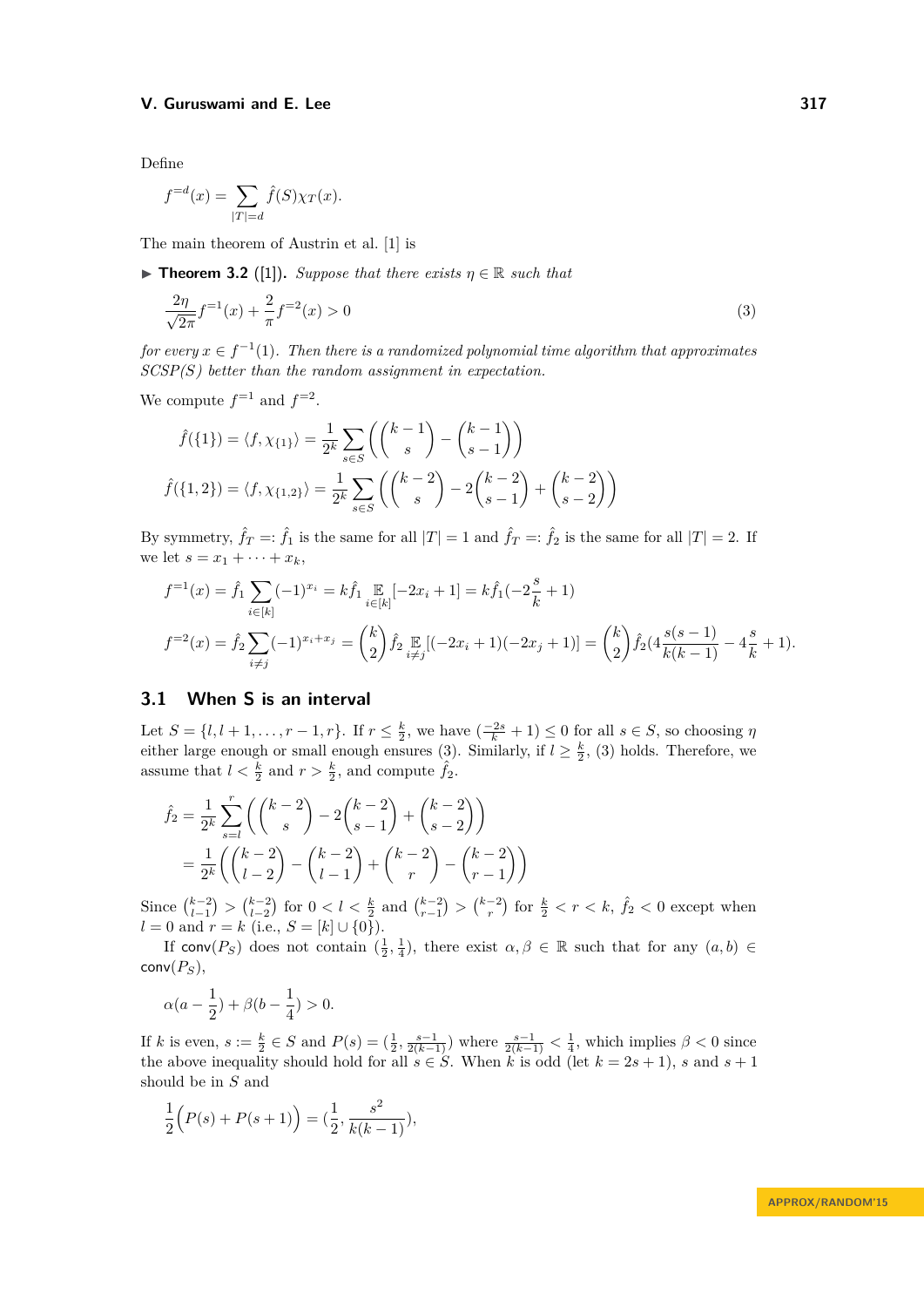where  $\frac{s^2}{k(k-1)} < \frac{1}{4}$ . Therefore, we can conclude  $\beta < 0$  in any case. For any  $x \in f^{-1}(1)$  with  $s = x_1 + \cdots + x_k$  and  $P(s) = (a, b),$ 

$$
\frac{2\eta}{\sqrt{2\pi}} f^{-1}(x) + \frac{2}{\pi} f^{-2}(x)
$$
\n
$$
= \frac{2\eta}{\sqrt{2\pi}} k \hat{f}_1(-2a+1) + \frac{2}{\pi} {k \choose 2} \hat{f}_2(4b-4a+1)
$$
\n
$$
= \frac{8}{\beta\pi} {k \choose 2} \hat{f}_2 \left( \frac{\frac{2\eta}{\sqrt{2\pi}} k \hat{f}_1}{\frac{8}{\beta\pi} {k \choose 2} \hat{f}_2} (-2a+1) + \beta(b-a+\frac{1}{4}) \right)
$$
\n
$$
= \frac{8}{\beta\pi} {k \choose 2} \hat{f}_2 \left( (-\frac{\alpha+\beta}{2})(-2a+1) + \beta(b-a+\frac{1}{4}) \right) \text{ by adjusting } \eta \text{ so that } \frac{\frac{2\eta}{\sqrt{2\pi}} k \hat{f}_1}{\frac{8}{\beta\pi} {k \choose 2} \hat{f}_2} = -\frac{\alpha+\beta}{2}
$$
\n
$$
= \frac{8}{\beta\pi} {k \choose 2} \hat{f}_2 \left( \alpha(a-\frac{1}{2}) + \beta(b-\frac{1}{4}) \right)
$$
\n
$$
> 0.
$$

Therefore, [\(3\)](#page-12-0) is satisfied if *S* is an interval and  $conv(S)$  does not contain  $(\frac{1}{2}, \frac{1}{4})$ .

# **3.2 When S is even**

Given *S*, let  $Q \in \{0,1\}^k$  be the predicate associated with *S* and  $f: \{0,1\}^k \mapsto \{0,1\}$  be the indicator function of *Q*. We want to show that when *S* is even,

$$
\frac{2\eta}{\sqrt{2\pi}}f^{-1}(x) + \frac{2}{\pi}f^{-2}(x) > 0
$$

is satisfied for any  $x \in f^{-1}(1)$ . When *S* is even,

$$
\hat{f}_1 = \frac{1}{2^{k+1}} \sum_{s \in S} \left( \binom{k-1}{s} - \binom{k-1}{s-1} + \binom{k-1}{k-s} - \binom{k-1}{k-s-1} \right) = 0.
$$

We compute the sign of the contribution of each  $s$  to  $\hat{f}_2$ .

$$
\binom{k-2}{s} - 2\binom{k-2}{s-1} + \binom{k-2}{s-2} \ge 0
$$
  
\n
$$
\Leftrightarrow \quad (k-s)(k-s-1) - 2s(k-s) + s(s-1) \ge 0
$$
  
\n
$$
\Leftrightarrow \quad 4s^2 - 4sk + k^2 - k \ge 0
$$
  
\n
$$
\Leftrightarrow \quad s \le \frac{k-\sqrt{k}}{2} \text{ or } s \ge \frac{k+\sqrt{k}}{2}
$$

We also consider the line passing  $P(s)$  and  $P(k - s)$ . If we denote  $t = k - s$ , Its slope is

$$
\frac{\frac{t(t-1)-s(s-1)}{k(k-1)}}{\frac{t-s}{k}} = \frac{t^2-s^2-(t-s)}{(k-1)(t-s)} = 1,
$$

and the value of this line at  $\frac{1}{2}$  is at least  $\frac{1}{4}$  when

$$
\frac{s(s-1) + (k-s)(k-s-1)}{2k(k-1)} \ge \frac{1}{4}
$$
  
\n
$$
\Leftrightarrow 2s(s-1) + 2(k-s)(k-s-1) \ge k(k-1)
$$
  
\n
$$
\Leftrightarrow s \le \frac{k-\sqrt{k}}{2} \text{ or } s \ge \frac{k+\sqrt{k}}{2}.
$$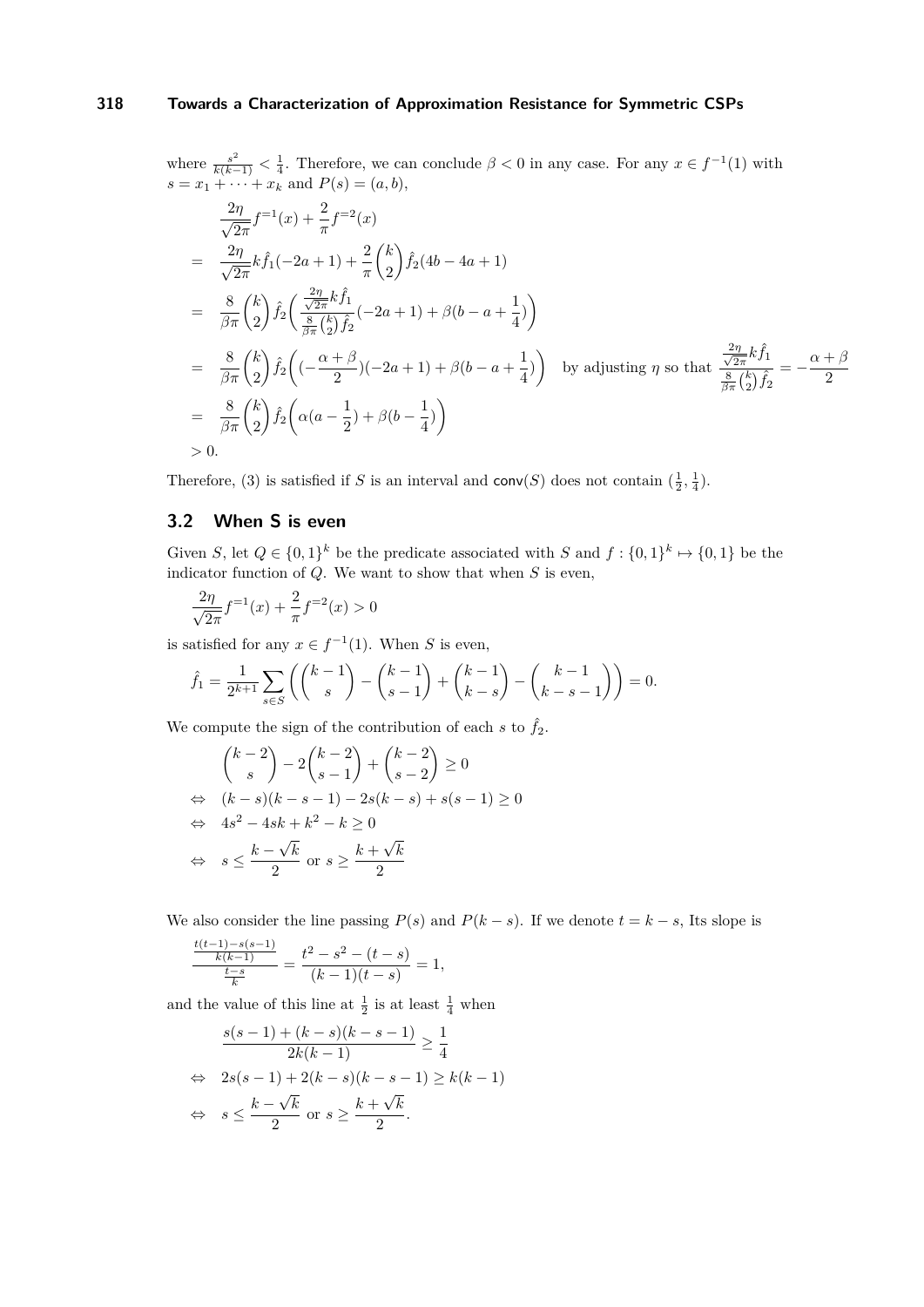Intuitively, if we consider the line of slope 1 that passes  $(\frac{1}{2}, \frac{1}{4})$ ,  $P(s)$  is below this line if  $s \in (\frac{k-\sqrt{k}}{2}, \frac{k+\sqrt{k}}{2})$ . Let  $S_1 = S \cap \{0, 1, \ldots, \lceil \frac{k}{2} \rceil\}$ . If  $S_1$  contains a value  $s_1 \leq \frac{k-\sqrt{k}}{2}$  and a 2 : 2  $\frac{1}{2}$  : Let  $D_1 = D + [0, 1, \ldots, 1, 2]$   $\int$ . If  $D_1$  contains a value  $\delta_1 \geq 2$ value  $s_2 \geq \frac{k-\sqrt{k}}{2}$  (including the case  $s_1 = s_2 = \frac{k-\sqrt{k}}{2}$  is an integer in  $S_1$ ), the line passing *P*(*s*<sub>1</sub>) and *P*(*k* − *s*<sub>1</sub>) passes a point  $(\frac{1}{2}, t_1)$  for some  $t_1 \geq \frac{1}{4}$  and the line passing *P*(*s*<sub>2</sub>) and  $P(k - s_2)$  passes a point  $(\frac{1}{2}, t_2)$  for some  $t_2 \leq \frac{1}{4}$ . Therefore, conv $(P_S)$  contains a point  $(\frac{1}{2}, \frac{1}{4})$ and *S* becomes balanced pairwise independent. We consider the remaining two cases.

1.  $s < \frac{k-\sqrt{k}}{2}$  for all  $s \in S_1$ :  $\hat{f}_2 > 0$  and for all  $s \in S$ ,  $-(\frac{s}{k}-\frac{1}{2})+(\frac{s(s-1)}{k(k-1)}-\frac{1}{4}) > 0$ . Therefore, for any  $x \in f^{-1}$  with  $s = x_1 + \cdots + x_k$ ,

$$
\frac{2\eta}{\sqrt{2\pi}} f^{-1}(x) + \frac{2}{\pi} f^{-2}(x)
$$
\n
$$
= \frac{2}{\pi} f^{-2}(x)
$$
\n
$$
= \frac{2}{\pi} {k \choose 2} \hat{f}_2(4 \frac{s(s-1)}{k(k-1)} - 4 \frac{s}{k} + 1)
$$
\n
$$
> 0.
$$

2.  $s > \frac{k-\sqrt{k}}{2}$  for all  $s \in S_1$ :  $\hat{f}_2 < 0$  and for all  $s \in S$ ,  $-(\frac{s}{k}-\frac{1}{2})+(\frac{s(s-1)}{k(k-1)}-\frac{1}{4}) < 0$ . Similarly as above, for any  $x \in f^{-1}$  with  $s = x_1 + \cdots + x_k$ , [\(3\)](#page-12-0) is satisfied.

#### **References**

- <span id="page-14-6"></span>**1** Per Austrin, Siavosh Benabbas, and Avner Magen. On quadratic threshold CSPs. *Discrete Mathematics & Theoretical Computer Science*, 14(2):205–228, 2012.
- <span id="page-14-0"></span>**2** Per Austrin and Johan Håstad. On the usefulness of predicates. *ACM Transactions on Computation Theory*, 5(1):1:1–1:24, May 2013.
- <span id="page-14-7"></span>**3** Per Austrin and Subhash Khot. A characterization of approximation resistance for even kpartite CSPs. In *Proceedings of the 4th Conference on Innovations in Theoretical Computer Science*, ITCS '13, pages 187–196, 2013.
- <span id="page-14-1"></span>**4** Per Austrin and Elchanan Mossel. Approximation resistant predicates from pairwise independence. *Computational Complexity*, 18(2):249–271, 2009.
- <span id="page-14-10"></span>**5** Boaz Barak, Siu On Chan, and Pravesh Kothari. Sum of squares lower bounds from pairwise independence. In *Proceedings of the 47th Annual ACM Symposium on Theory of Computing*, STOC '15, 2015. To appear.
- <span id="page-14-9"></span>**6** Siavosh Benabbas, Konstantinos Georgiou, Avner Magen, and Madhur Tulsiani. SDP gaps from pairwise independence. *Theory of Computing*, 8(1):269–289, 2012.
- <span id="page-14-8"></span>**7** Siu On Chan. Approximation resistance from pairwise independent subgroups. In *Proceedings of the 45th annual ACM Symposium on Theory of Computing*, STOC '13, pages 447–456, 2013.
- <span id="page-14-5"></span>**8** Mahdi Cheraghchi, Johan Håstad, Marcus Isaksson, and Ola Svensson. Approximating linear threshold predicates. *ACM Trans. Comput. Theory*, 4(1):2:1–2:31, 2012.
- <span id="page-14-11"></span>**9** Wing-Sum Cheung. Generalizations of Hölder's inequality. *International Journal of Mathematics and Mathematical Sciences*, 26(1):7–10, 2001.
- <span id="page-14-3"></span>**10** G Hast. *Beating a random assignment. KTH, Stockholm*. PhD thesis, Ph. D Thesis, 2005.
- <span id="page-14-2"></span>**11** Johan Håstad. Some optimal inapproximability results. *Journal of the ACM*, 48(4):798–859, July 2001.
- <span id="page-14-4"></span>**12** Subhash Khot. On the power of unique 2-prover 1-round games. In *Proceedings of the 34th annual ACM Symposium on Theory of Computing*, STOC '02, pages 767–775, 2002.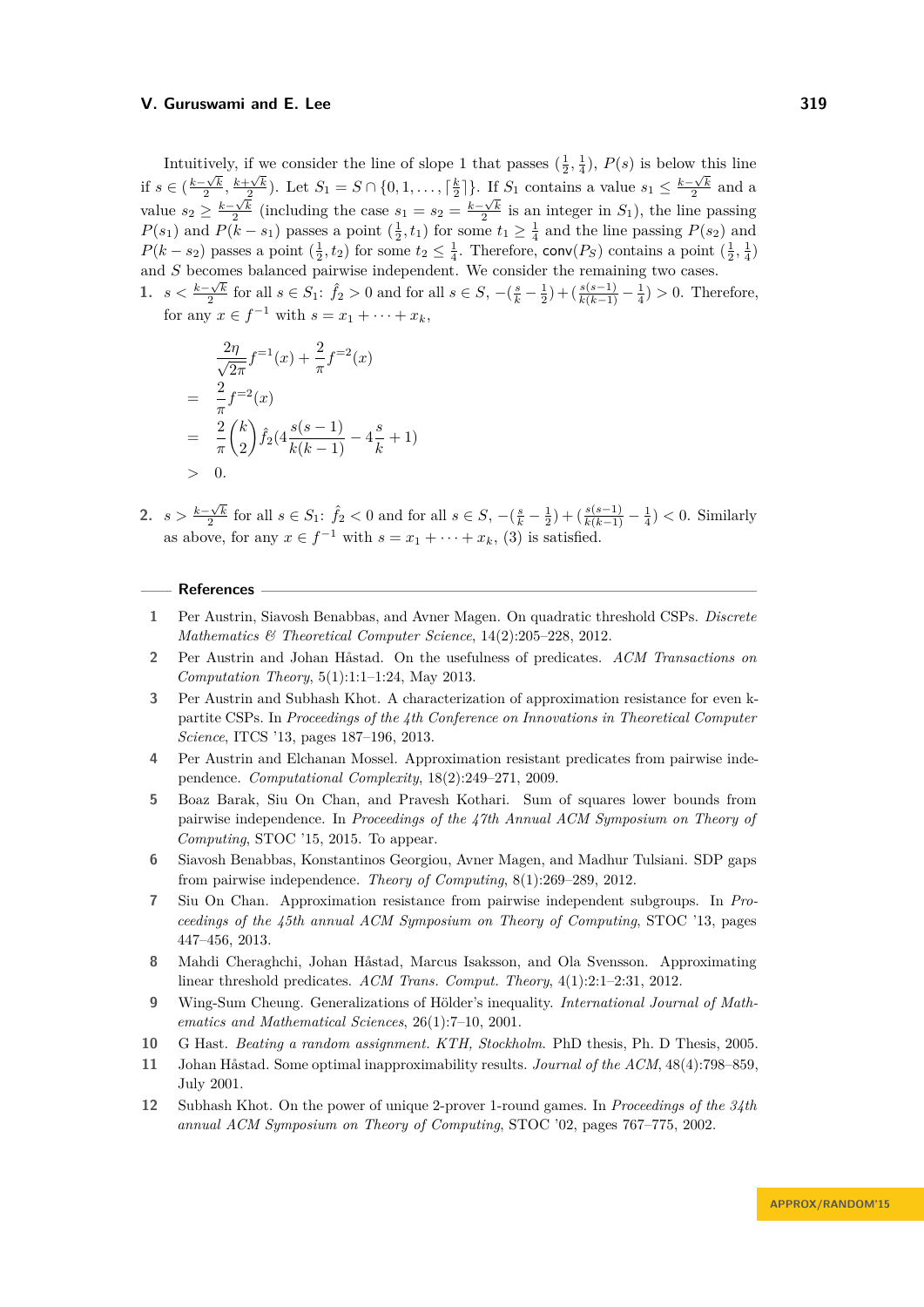- <span id="page-15-2"></span>**13** Subhash Khot, Madhur Tulsiani, and Pratik Worah. A characterization of strong approximation resistance. In *Proceedings of the 46th Annual ACM Symposium on Theory of Computing*, STOC '14, pages 634–643, 2014.
- <span id="page-15-0"></span>**14** Thomas Schaefer. The complexity of satisfiability problems. In *Proceedings of the 10th annual ACM Symposium on Theory of Computing*, STOC '78, pages 216–226, 1978.
- <span id="page-15-3"></span>**15** Madhur Tulsiani. CSP gaps and reductions in the Lasserre hierarchy. In *Proceedings of the 41st annual ACM Symposium on Theory of Computing*, STOC '09, pages 303–312, 2009.
- <span id="page-15-1"></span>**16** Uri Zwick. Approximation algorithms for constraint satisfaction problems involving at most three variables per constraint. In *Proceedings of the 9th Annual ACM-SIAM Symposium on Discrete Algorithms*, SODA '98, pages 201–210, 1998.

# <span id="page-15-4"></span>**A Austrin-Håstad Condition for Symmetric CSPs**

This section explains how the condition of Austrin-Håstad [\[2\]](#page-14-0) is simplified for SCSPs. They studied general CSPs where a predicate *Q* is a subset of  $\{0,1\}^k$ . Note that given  $S \subseteq [k] \cup \{0\}$ ,  $SCSP(S)$  is equivalent to  $CSP(Q)$  where

<span id="page-15-5"></span>
$$
Q = \{(x_1, \dots, x_k) \in \{0, 1\}^k : (x_1 + \dots + x_k) \in S\}
$$
\n
$$
(4)
$$

Given *Q*, their general definition of *pairwise independence* and *positive correlation* is given below.

 $\triangleright$  **Definition A.1.** *Q* is *balanced pairwise independent* if there is a distribution  $\mu$  supported on *Q* such that  $Pr_{\mu}[x_i = 1] = \frac{1}{2}$  for every  $i \in [k]$  and  $Pr_{\mu}[x_i = x_j = 1] = \frac{1}{4}$  for every  $1 \leq i < j \leq k$ .

 $\triangleright$  **Definition A.2.** *Q* is *positively correlated* if there is a distribution  $\mu$  supported on *Q* and  $p, \rho \in [0, 1]$  with  $\rho \geq p^2$  such that  $\Pr_\mu[x_i = 1] = p$  for every  $i \in [k]$  and  $\Pr_\mu[x_i = x_j = 1] = \rho$ for every  $1 \leq i < j \leq k$ .

We formally prove that their definitions have simpler descriptions in  $\mathbb{R}^2$  for symmetric CSPs. Recall that given  $s \in [k] \cup \{0\}$ ,

$$
P(s) = \left(\frac{s}{k}, \frac{s(s-1)}{k(k-1)}\right) \in \mathbb{R}^2
$$
 and  $P_S := \{P(s) : s \in S\}$ .

**► Lemma A.3.** Let  $S \subseteq [k] \cup \{0\}$  and  $Q$  be obtained by [\(4\)](#page-15-5).  $Q$  is pairwise independent if and only if  $conv(P_S)$  *contains*  $(\frac{1}{2}, \frac{1}{4})$ *, and Q is positively correlated if and only if*  $conv(P_S)$ *intersects the curve*  $y = x^2$ .

**Proof.** We first prove the second claim of the lemma. Let *Q* be positively correlated with parameters  $p, \rho \ (\rho \geq p^2)$  and the distribution  $\mu$  such that  $Pr_{\mu}[x_i = 1] = p$  for all *i*,  $Pr_{\mu}[x_i = x_j = 1] = \rho$  and for all  $i < j$ . Let  $\nu$  be the distribution of  $x_1 + \cdots + x_k$  where  $(x_1, \ldots, x_k)$  are sampled from  $\mu$ .

$$
(p, \rho) = (\mathbb{E}[x_i], \mathbb{E}_{i \leq j}[x_i x_j]) = (\mathbb{E}_{s \sim \nu}[\frac{s}{k}], \mathbb{E}_{s \sim \nu}[\frac{s(s-1)}{k(k-1)}]) = \mathbb{E}_{s \sim \nu}[P(s)],
$$

proving that positive correlation of *Q* implies  $(p, \rho) \in \text{conv}(P_S)$ . Since  $P(s)$  is strictly below the curve  $y = x^2$  for any  $s \in [k-1]$  and  $(p, \rho)$  is on or above this curve, conv $(P_S)$  must intersect  $y = x^2$ .

Suppose that  $conv(P<sub>S</sub>)$  intersects the curve  $y = x<sup>2</sup>$ . There exists a distribution  $\nu$  on *S* such that  $\mathbb{E}_{s \sim \nu}[P(s)] = (p, p^2)$ . Let  $\mu_s$  be the distribution on  $\{0, 1\}^k$  that uniformly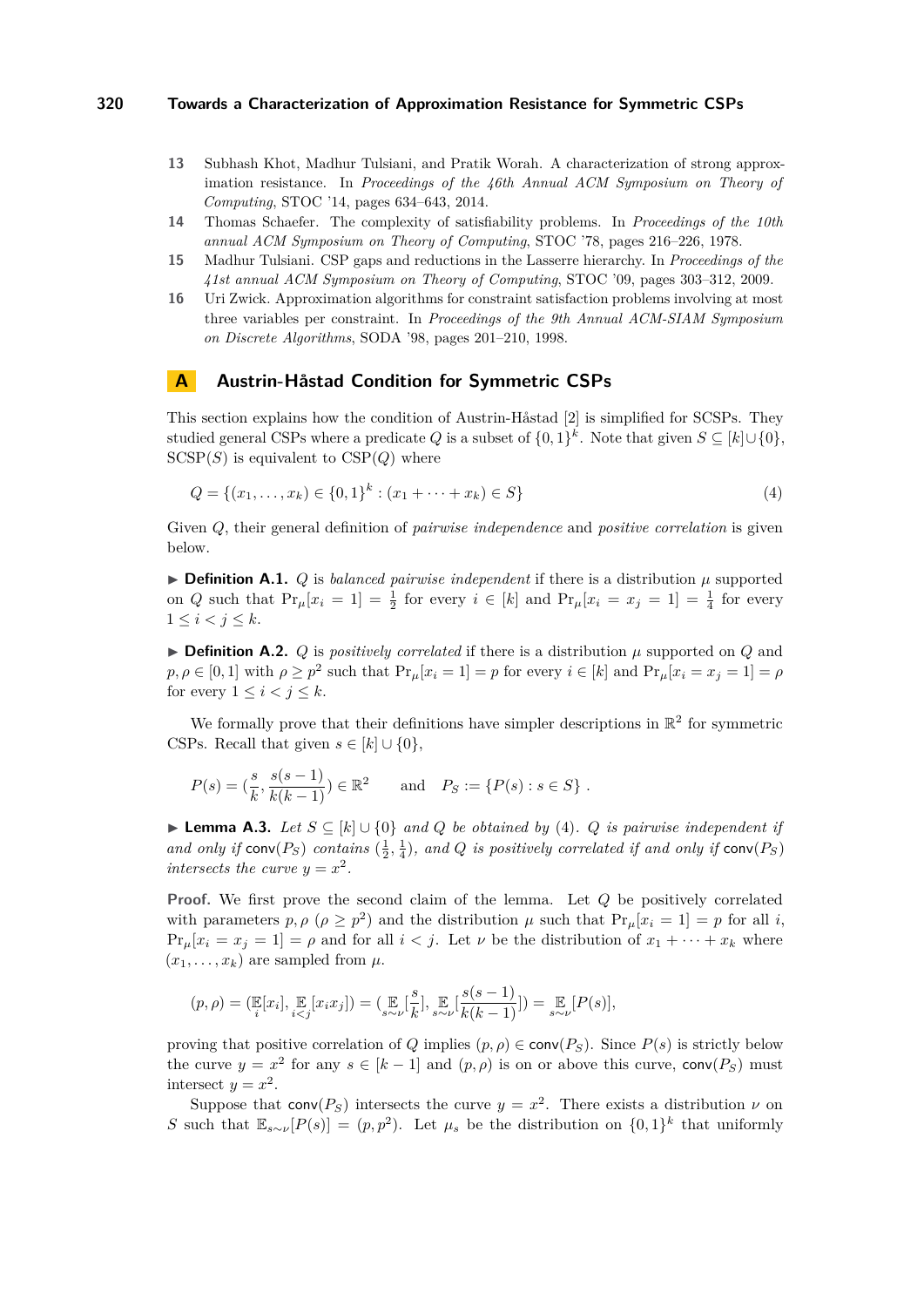samples a string with exactly  $s$  1's. Let  $\mu$  be the distribution where  $s$  is sampled from  $\nu$ and  $(x_1, \ldots, x_k)$  is sampled from  $\mu_s$ . By definition,  $Pr_\mu[x_i = 1]$  and  $Pr_\mu[x_i = x_j = 1]$  do not depend on choice of indices,

$$
\Pr_{\mu}[x_1 = 1] = \mathbb{E}_{\mu}[x_1] = \mathbb{E}_{s \sim \nu} \mathbb{E}_{x \sim \mu_s}[x_1] = \mathbb{E}_{s \sim \nu} \left[\frac{s}{k}\right] = p
$$
  

$$
\Pr_{\mu}[x_1 = x_2 = 1] = \mathbb{E}_{\mu}[x_1 x_2] = \mathbb{E}_{s \sim \nu} \mathbb{E}_{x \sim \mu_s}[x_1 x_2] = \mathbb{E}_{s \sim \nu} \left[\frac{s(s-1)}{k(k-1)}\right] = p^2,
$$

implying that  $(p, p^2) \in \text{conv}(P_S)$ .

The proof of the first claim is similar except that the curve  $y = x^2$  is replaced by  $(\frac{1}{2}, \frac{1}{4})$  $\blacksquare$ ).

<span id="page-16-0"></span>**Lemma A.4.** conv $(P_S)$  intersects the curve  $x = y^2$  if and only if

$$
\frac{(s_{max} + s_{min} - 1)^2}{k - 1} \ge \frac{4s_{max} s_{min}}{k}.
$$

**Proof.** Let  $l = s_{min}$  and  $r = s_{max}$ . The line passing  $P(l)$  and  $P(r)$  has a slope  $\frac{\frac{r(r-1)-l(l-1)}{k(k-1)}}{\frac{r-l}{k}}$  $\frac{r+l-1}{k-1}$  and a *y*-intercept *b* such that

$$
\frac{l(l-1)}{k(k-1)} = \frac{r+l-1}{k-1} \cdot \frac{l}{k} + b \Leftrightarrow b = \frac{l(l-1) - l(r+l-1)}{k(k-1)} = \frac{-lr}{k(k-1)}.
$$

This line intersects  $y = x^2$  if and only if

$$
x^{2} = \frac{r+l-1}{k-1}x - \frac{lr}{k(k-1)}
$$

has a real root, which is equivalent to

$$
(\frac{r+l-1}{k-1})^2 - \frac{4lr}{k(k-1)} \ge 0 \Leftrightarrow \frac{(r+l-1)^2}{k-1} \ge \frac{4lr}{k}.
$$

# **B Technical Proof**

<span id="page-16-1"></span>**Lemma B.1.** *Let*  $Y_1, \ldots, Y_l$  *be sampled from a multivariate normal distribution where each Y*<sub>*i*</sub> *has mean 0 and variance at most*  $\sigma^2$ . Let  $Y'_1, \ldots, Y'_l$  be such that

$$
Y_i' = \begin{cases} Y_i & \text{if } |Y_i| \le D \\ D & \text{if } Y_i > D \\ -D & \text{if } Y_i < -D \end{cases}
$$

*Then, for large enough D,*

$$
|\mathbb{E}[\prod_{i=1}^l Y_i] - \mathbb{E}[\prod_{i=1}^l Y_i']| \leq 2^l \cdot \sigma^l \cdot l! \cdot e^{-D/l}.
$$

**Proof.** For each  $i \in [l]$ , let  $Y_i'' = Y_i' - Y_i$ . Take *D* large enough so that

$$
\mathbb{E}[|Y''_i|^l] = 2 \int_{y=D}^{\infty} (y-D)^l \phi(y) \le 2 \int_{y=D}^{\infty} y^l \phi(y) \le e^{-D}.
$$